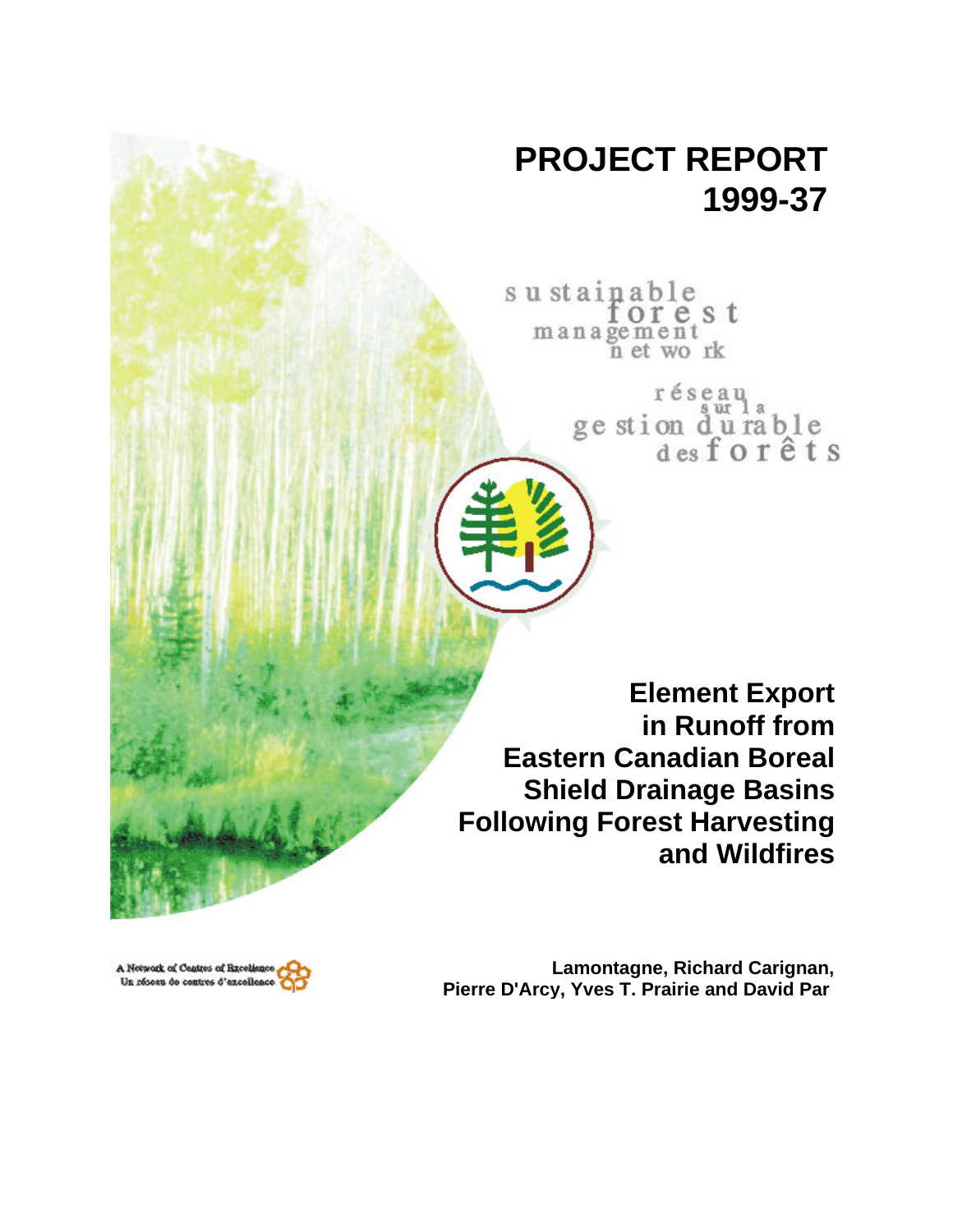For copies of this or other SFM publications contact:

Sustainable Forest Management Network G208 Biological Sciences Building University of Alberta Edmonton, Alberta, T6G 2E9 Ph: (780) 492 6659 Fax: (780) 492 8160 http://www.biology.ualberta.ca/sfm/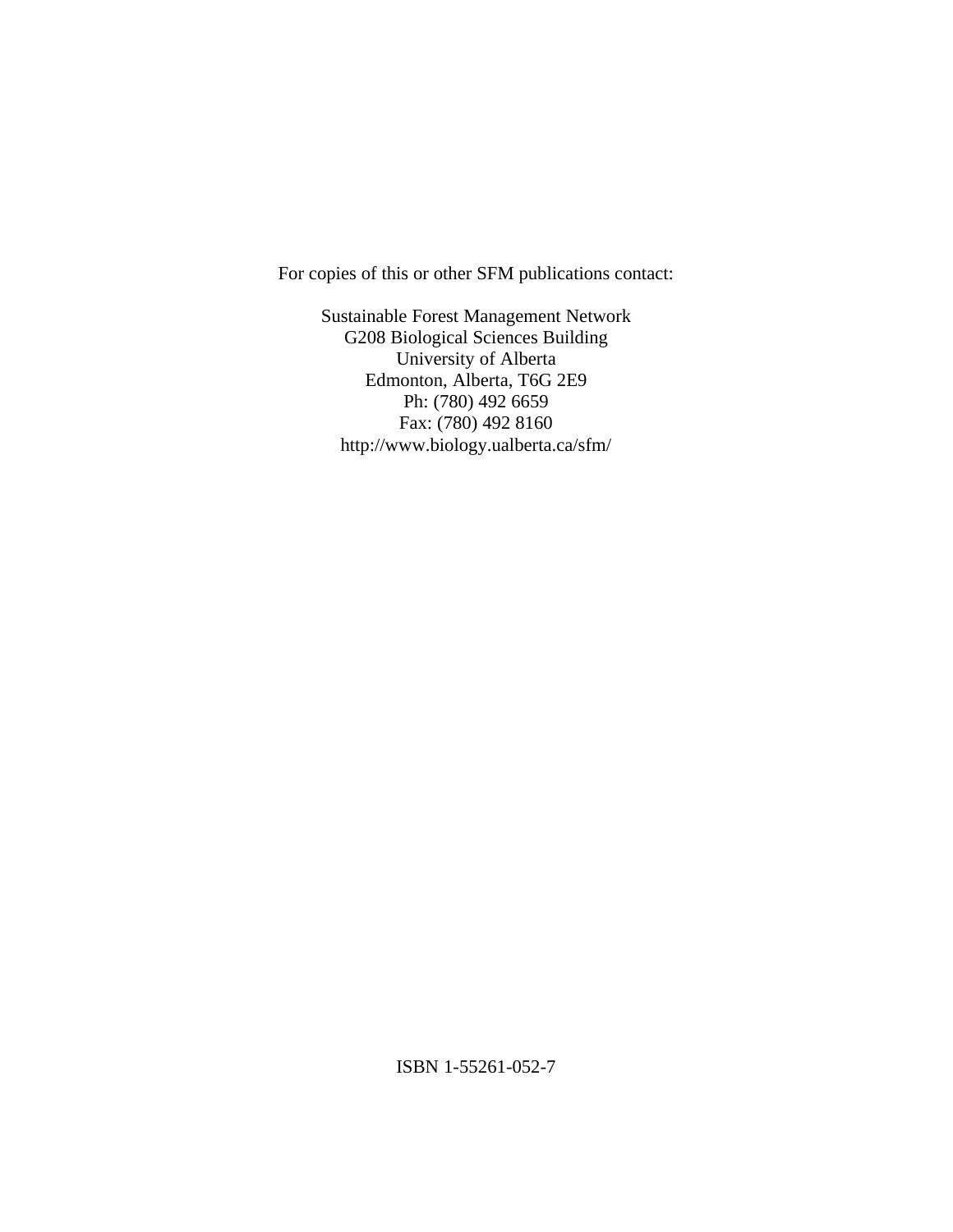# **Element Export in Runoff from Eastern Canadian Boreal Shield Drainage Basins Following Forest Harvesting and Wildfires**

SFM Network Project: Water-quality: causes of natural variability and impacts of watershed disturbances in the boreal forest lakes of Québec

by

# **Sébastien Lamontagne<sup>1</sup> , Richard Carignan<sup>1</sup> , Pierre D'Arcy<sup>1</sup> , Yves T. Prairie<sup>2</sup> and David Paré<sup>3</sup>**

<sup>1</sup>Département de Sciences Biologiques, Université de Montréal <sup>2</sup>Département de Sciences Biologiques, Université du Québec à Montréal <sup>3</sup>Service canadien des forêts, Centre de foresterie des Laurentides

**October 1999**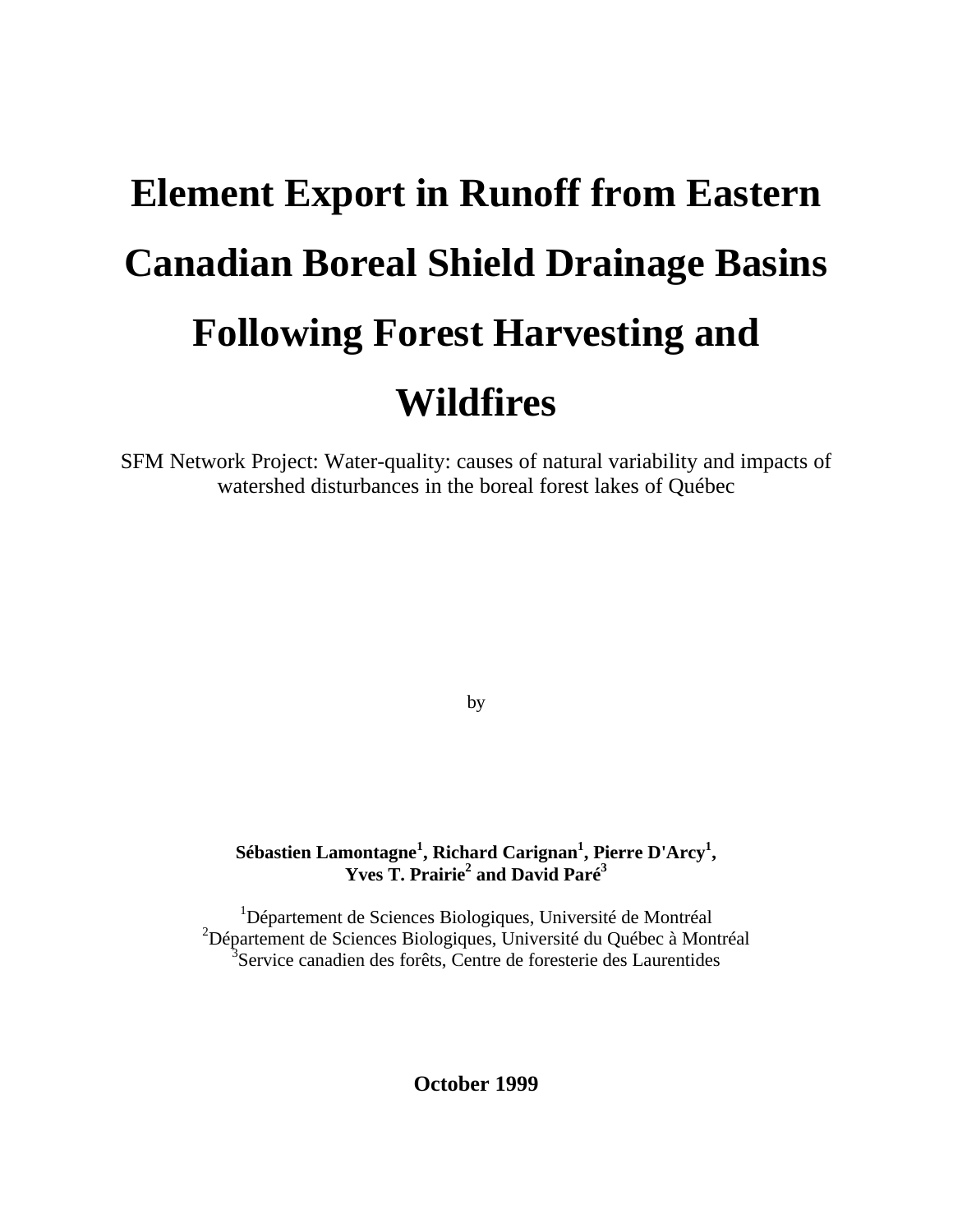# **EXECUTIVE SUMMARY**

Element export from 9 harvested, 9 burnt, and 16 reference boreal Shield lake basins in Haute-Mauricie, Québec, was estimated for the three years following harvesting or fires. Element export from the drainage area of the basins was evaluated using lake sampling surveys, estimated hydrological budgets, and estimated nutrient retention during lake transit. Increases in the export  $K^+$  (3 to 8-fold reference), total N (2 to 3-fold reference), and total P (2-fold reference) were similar between harvested and burnt drainage areas. However, harvested drainage areas exported more dissolved organic carbon (DOC; 2 to 3-fold reference) while burnt drainage areas exported more divalent base cations ( $Ca^{2+}$  and  $Mg^{2+}$ ; 2 to 3-fold reference), NO<sub>3</sub> (up to 17-fold reference) and  $SO_4^2$  (3 to 4-fold reference). Cumulative losses of K<sup>+</sup> in runoff during the three years of the study were of a similar magnitude as volatilization losses during fires and corresponded to  $\sim$ 33% of the losses by biomass removal during harvesting. While N and P exports in runoff following fires or harvesting represented negligible loss of nutrients for the forest, they were important inputs to lakes. The increased export of DOC following forest harvesting but not following forest fires indicates that these disturbances have different impacts on biogeochemical cycles in the boreal Shield forest.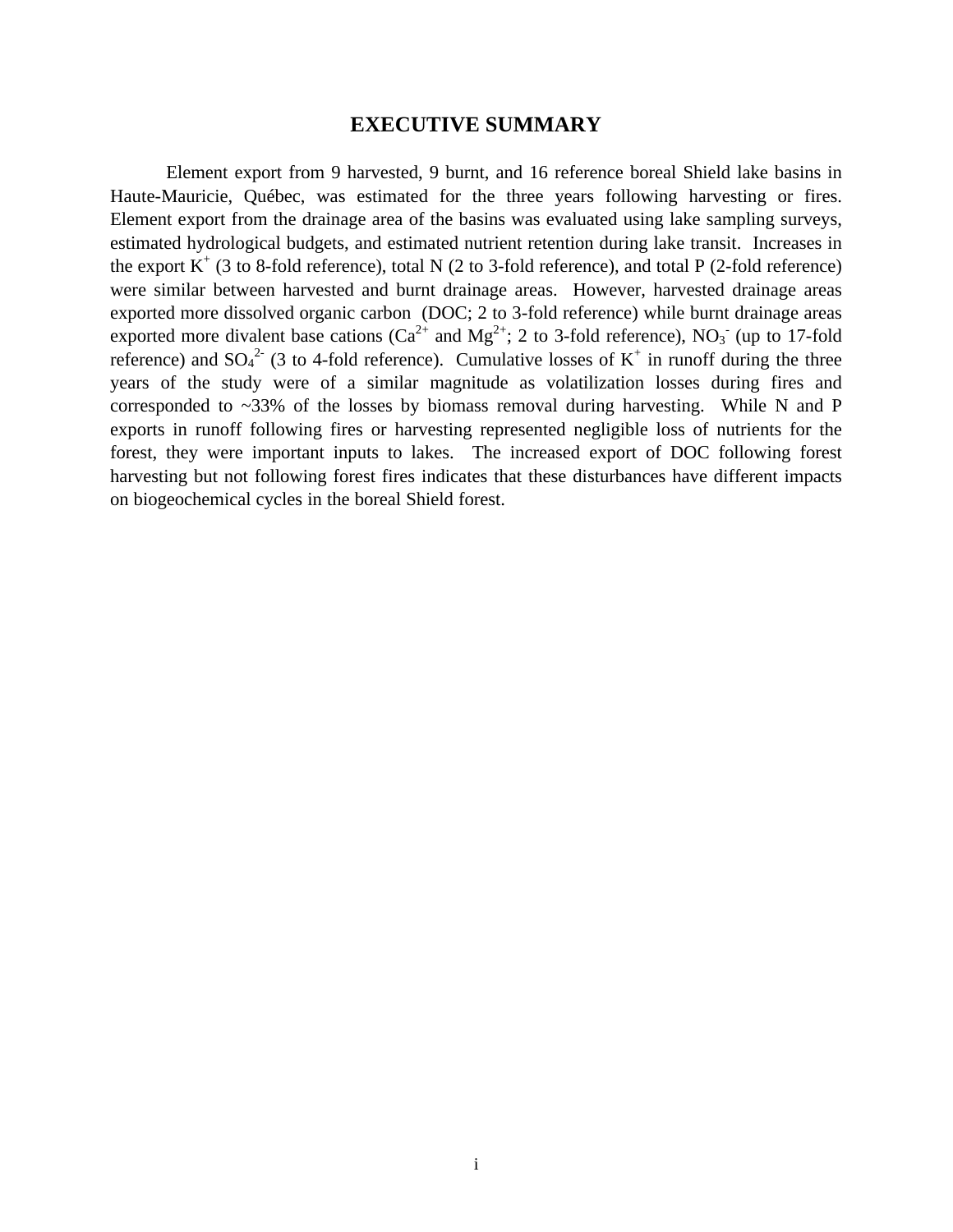# **ACKNOWLEDGEMENTS**

This work was supported by the Canadian Network of Centres of Excellence on Sustainable Forest Management, and by a GRIL post-doctoral scholarship to S.L. A. Cattaneo and A. Patoine provided comments on earlier drafts of the manuscript. Discussions with P. Legendre and A. Borcard helped in the design of the statistical analyses.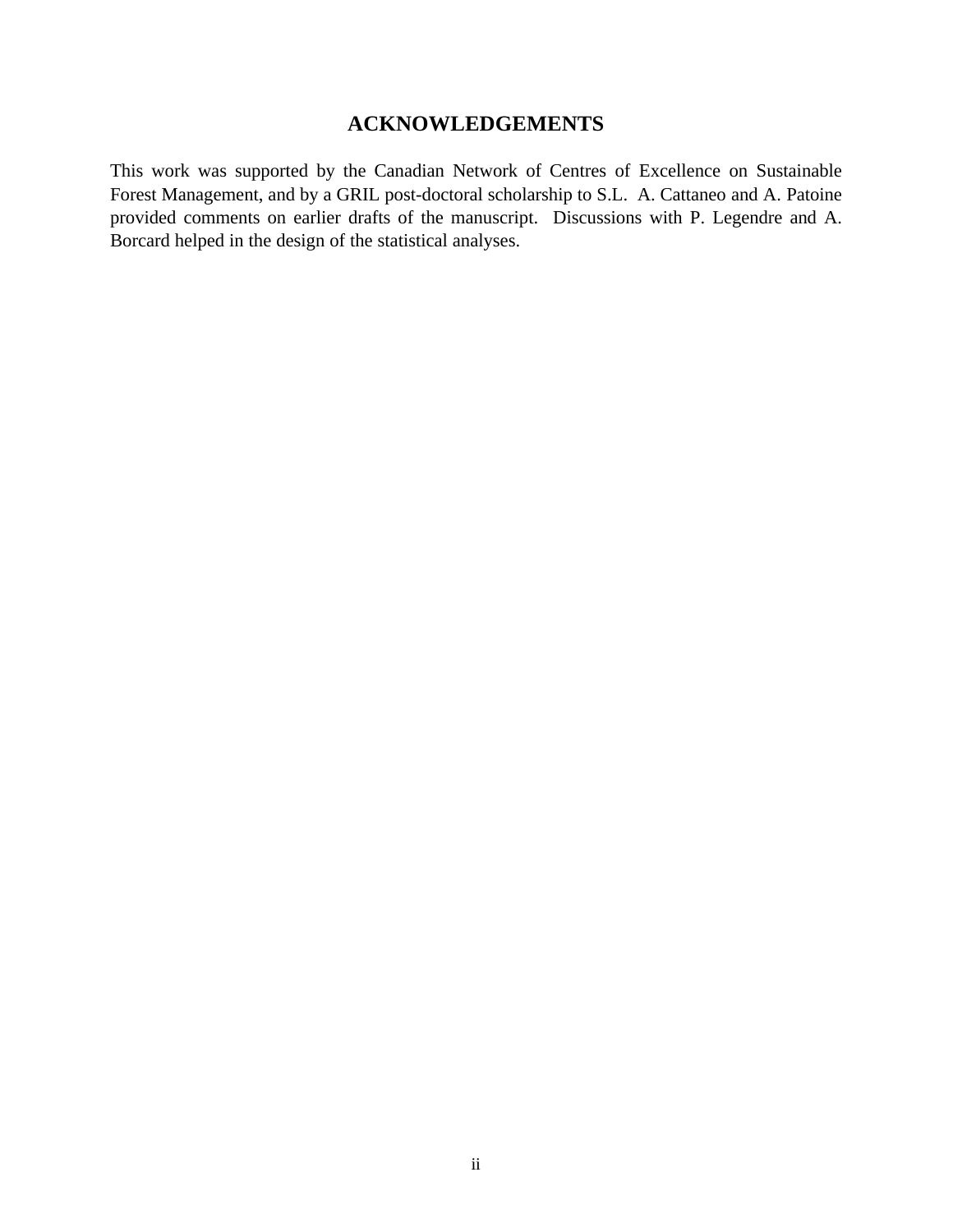# **INTRODUCTION**

Forest harvesting and forest fires are important disturbances in the boreal Shield forest in eastern Canada (Natural Resources Canada 1996). Annually, in the Province of Québec, ~1% of the boreal forest is harvested and  $\langle 0.1\%$  to 0.4% is affected by forest fires (Ministère des Ressources naturelles 1996). Some current forest harvesting management initiatives seek to emulate the effect of natural disturbances during forestry operations. However, the similarity of wildfires and harvesting on element loss from drainage areas<sup>1</sup> and their relative impacts on downstream freshwater ecosystems are not well known. Biogeochemical cycles are affected differently by forest fires and tree harvesting. Although forest fires and harvesting both result in increased runoff from reduced evapotranspiration (Wright 1976; Verry 1986; Bayley et al. 1992), forest fires tend to mineralize the organic soil (Smith 1970) while this layer is better preserved following harvesting. Whether the organic soil will be preserved following a disturbance will have important implications for soil mineralization and plant colonization processes, which are important controls on nutrient losses in runoff (Vitousek 1981).

In Shield conifer forests, losses of base cations  $(K^+, Ca^{2+}, and Mg^{2+})$ , nitrate  $(NO_3^-)$ , and total phosphorous (TP) above background rates may last for 5 to 9 years following wildfires (Wright 1976; Bayley and Schindler 1991; Bayley et al. 1992). A similar effect is usually observed following harvesting (Nicolson et al. 1982; Plamondon et al. 1982; Nicolson 1988a). In some unproductive forests, however, the export of nutrients is occasionally unaffected by harvesting (Vitousek 1981; Nicolson 1988a). Increased export of dissolved organic carbon (DOC) is suspected to be important in harvested Shield basins (Krause 1982) but has not been well characterized. Changes in DOC inputs have been shown to have important implications for the physical, chemical, and biological properties of Shield lakes (Schindler et al. 1996, 1997).

We have studied the response of 16 reference and 18 impacted Shield lake basins in Haute-Mauricie, Québec, from 1996 to 1998. The drainage area of nine basins had been commercially harvested and nine others had sustained forest fires in 1995. We have estimated element export rates from the drainage area of the basins using time series of element concentration from lakes. Our objectives were two-fold; first, we compared element loss rates from harvested and burnt drainage areas relative to reference drainage areas. Second, we evaluated whether the cumulative export of nutrients in runoff in perturbed basins during the study was a significant loss relative to element volatilization during fires or biomass removal during harvesting.

# **METHODS**

The study area ( $\sim 50$  000 km<sup>2</sup>) is centered on Gouin Reservoir, Québec (48°50'N, 75°00'W), at the transition of the boreal mixed and boreal conifer forest (see Carignan et al. *this*

 1 Drainage area (*DA*) = terrestrial part; lake area (*LA*); basin area (*BA*) = *DA* + *LA*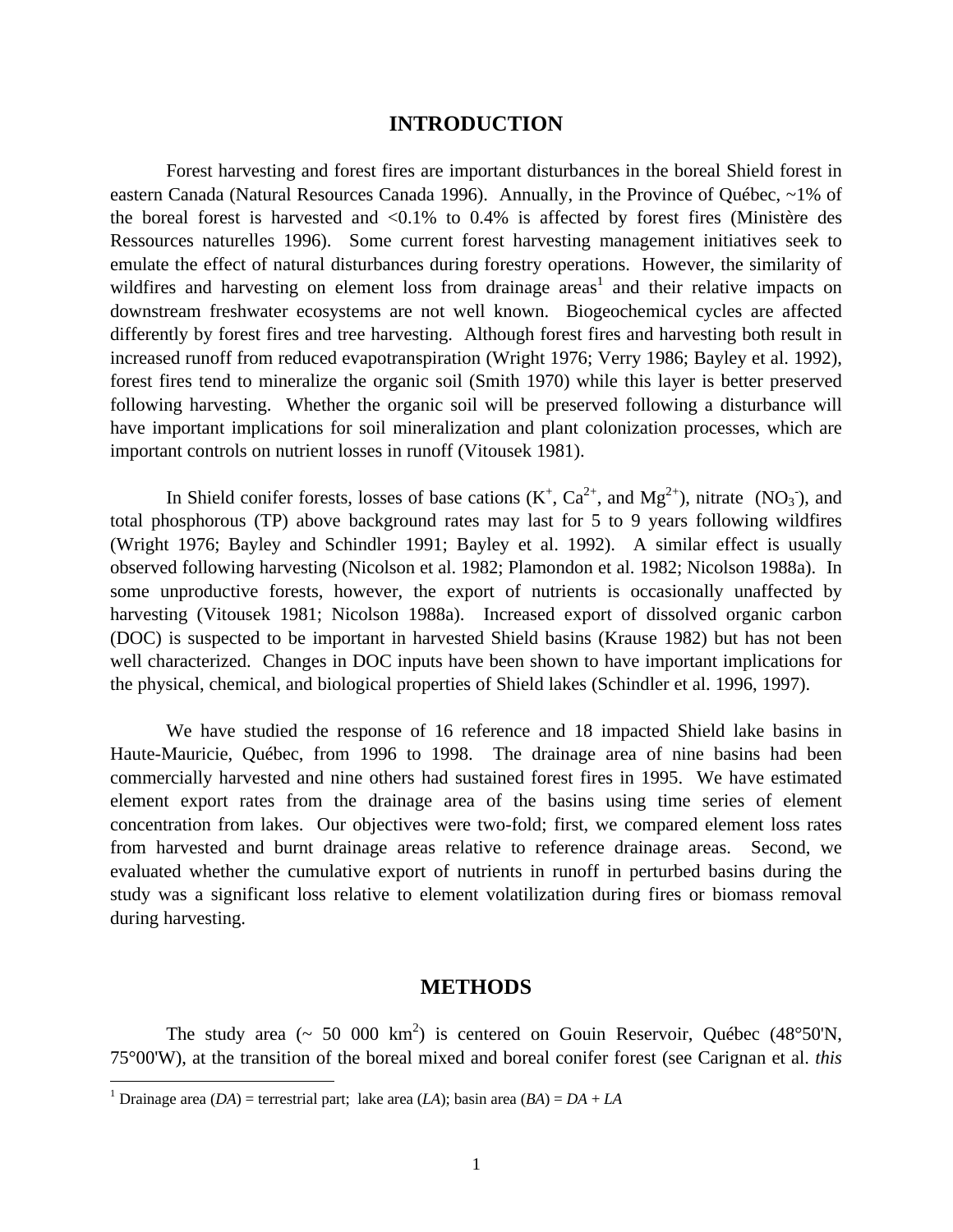*volume*). The landscape is typical of the Canadian Shield, with a low relief, thin surficial deposits, and numerous lakes and wetlands. Extensive forestry operations are ongoing throughout the study area, where three large wildfires (30 000 ha to 50 000 ha, involving over 1 000 lakes) occurred during the summer of 1995. This provided a unique opportunity to simultaneously compare the effect of both disturbances on similar lakes. Thirthy-eight lake basins were selected on the basis of comparable size, depth, and morphometry (Carignan et al. *this volume*). Four of the original twenty reference basins (drainage areas undisturbed for the last 75 years) were excluded from the analysis because they were subsequently harvested in 1997 or 1998. Nine basins had 50% – 100% (average = 90%) of their drainage area severely burnt (Table 1) and nine other basins had  $8.5\% - 73\%$  (average  $= 47\%$ ) of their drainage area harvested in 1995. Fourteen of the 34 lakes are second-order (i.e., receive inputs from usptream lakes). However, with the exception of lake FP15, the ratio of upstream lake area to study lake area is small (Table 1). Forest harvesting was usually in the form of 200 – 300 ha cuts with protection of regeneration and soils (CPRS), with 20 meters buffer strips fringing streams, lakes, and wetlands. The principal species harvested were black spruce (*Picea mariana* (Mill.) B.S.P.) and white birch (*Betula papyrifera* Marsh.). Salvage cuts did not occur in burnt lake basins.

|                                   | Harvested             |                                | Reference             |
|-----------------------------------|-----------------------|--------------------------------|-----------------------|
|                                   |                       |                                |                       |
|                                   | All basins            |                                |                       |
| $LA$ (km <sup>2</sup> )           | $0.56(0.18-2.3)$      | $0.40(0.17-0.64)$              | $0.43(0.15-0.80)$     |
| $DA$ (km <sup>2</sup> )           | $3.4(0.59-10)$        | 4.9 $(0.57 - 20)$ <sup>+</sup> | $2.0(0.45-4.5)$       |
| DA:LA                             | $7.2(2.0-14)$         | $12(2.5-41)$ †                 | $5.4(2.3-15)$         |
| Mean depth $(m)$                  | $4.3(2.1 - 7.5)$      | $5.8(4.2-10)$                  | $4.3(2.1 - 8.5)$      |
| %DA cut or burnt                  | $47\%$ $(8.5 - 73\%)$ | $91\% (50 - 100\%)$            | 0% $(0-1\%)$          |
| n                                 | 9                     | 9                              | 16                    |
|                                   |                       |                                |                       |
|                                   |                       | $2^{nd}$ -order basins only    |                       |
| $LA$ (km <sup>2</sup> )           | $0.88(0.18-2.3)$      | $0.42(0.23-0.57)$              | $0.57(0.19-0.80)$     |
| $\Sigma L A_k$ (km <sup>2</sup> ) | $0.13(0.01-0.28)$     | $0.41(0.04-1.5)$               | $0.08(0.005 - 0.023)$ |
| $\sum L A_k$ : LA                 | $0.15(0.08-0.31)$     | $0.85(0.14-3.2)$               | $0.13(0.01-0.11)$     |
| $\Sigma DA_k$ (km <sup>2</sup> )  | $1.0(0.21 - 1.4)$     | $4.3(0.58-16)$                 | $0.71(0.082 - 1.0)$   |
| $DDA$ ( $km^2$ )                  | $4.3(1.3-9.2)$        | $3.4(1.8-4.2)$                 | $2.3(0.98 - 3.7)$     |
| Mean depth $(m)$                  | $4.0(2.9-5.8)$        | $5.4(4.6-7.3)$                 | $4.5(2.8-5.4)$        |
| %DA cut or burnt                  | $55\% (43 - 73\%)$    | $97\%$ $(92 - 100\%)$          | 0%                    |
| n                                 |                       | C                              | 5                     |

**Table 1.** Morphometry of 34 harvested, burnt and reference basins in Haute-Mauricie (mean and range).

 $\dagger$  without Lake FP15: mean  $DA = 3.1 \text{ km}^2$  and mean  $DA:LA = 7.9$ 

 $\frac{1}{4}$  without Lake FP15:  $\sum L A_k = 0.12$  km<sup>2</sup>,  $\sum L A_k$ : *LA* = 0.27 and  $\sum D A_k = 1.5$  km<sup>2</sup>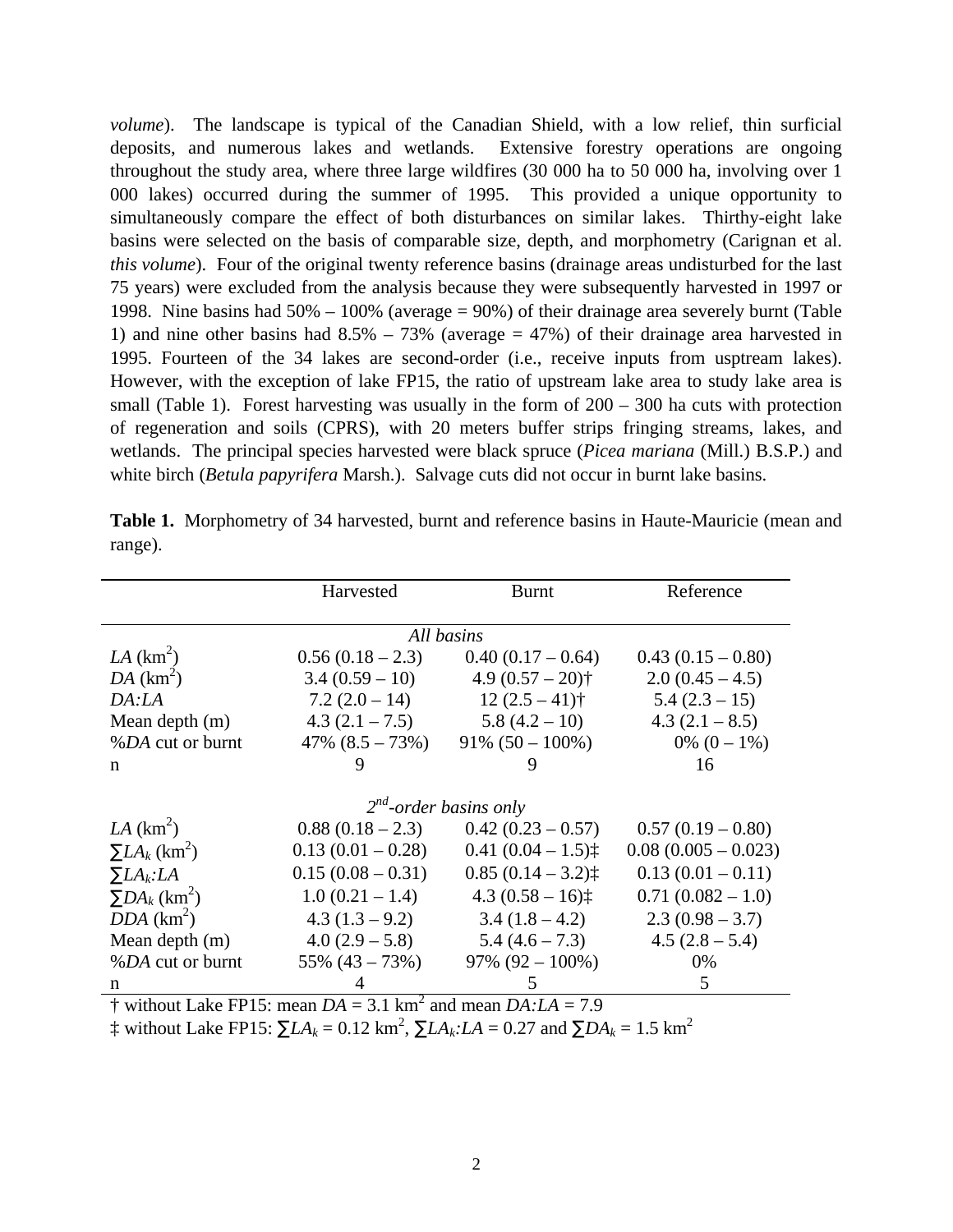## **Lake sampling**

Duplicate integrated water samples of the euphotic zone (i.e., depth of 1% light penetration, usually 2 – 5 m) were collected three times per year at or near maximum lake depth. Lakes were sampled in spring within two weeks of ice-out (late May to early June), in midsummer (July), and early fall (late August to mid-September). Samples were filtered within 12 hours when necessary (Gelman 0.45 μm filter membrane), stored at 4°C, and usually analyzed within 48 hours using standard methods (Carignan et al., *this volume*). Measured properties included temperature, light penetration, dissolved oxygen, dissolved organic carbon (DOC), total phosphorus and nitrogen (TP, TN), nitrate (NO<sub>3</sub><sup>-</sup>), ammonium (NH<sub>4</sub><sup>+</sup>), major ions (Ca<sup>2+</sup>, Mg<sup>2+</sup>,  $\text{Na}^+$ ,  $\text{K}^+$ ,  $\text{SO}_4^2$ <sup>2</sup>, Cl  $\text{O}_2$ , conductivity, pH, and alkalinity.

# **Estimation of drainage area element export rates**

Drainage area element export rates  $(D; \text{ mol} \cdot \text{ or } \text{ eq} \cdot \text{ha}^{-1} \cdot \text{y}^{-1})$  were estimated by retrocalculation (see below) using the time series of element concentration from the lakes. The first step involved in retrocalculation was to estimate runoff from the lake basins. The lake basins are remote and could not be gauged with traditional hydrological techniques. Runoff from each lake basin was estimated using three gauged river basins with natural flow regimes in the study area (the Gatineau, Bell, and Chamouchouane rivers; Table 2). Three time intervals were defined, corresponding to the mid-point in time between lake sampling surveys (*spring* – 1 January to 15 June; *summer* – 15 June to 15 August; *fall* – 15 August to 31 December). For each lake basin, runoff (*r*) for a given time interval was the mean from the reference river basins weighed as a function of the distance between the lake basin and the geographical center of the reference river basins:

$$
\boldsymbol{r}_{i,j,k} = \frac{\sum_{x=1}^{3} \left( \frac{1}{\boldsymbol{d}_{i,x}^2} \cdot \boldsymbol{r}_{j,k,x} \right)}{\sum_{x=1}^{3} \frac{1}{\boldsymbol{d}_{i,x}^2}}
$$
(1),

where  $r_{i,j,k}$  is runoff from the *i*<sup>th</sup> lake basin for the *j*<sup>th</sup> year and  $k$ <sup>th</sup> sampling interval,  $r_{j,k,x}$  runoff from the  $x^{\text{th}}$  reference river basin for given period, and  $d_{i,x}$  the distance between the  $i^{\text{th}}$  lake basin and the  $x^{\text{th}}$  reference river basin.

#### *Impact of harvesting and fires on runoff*

Forest harvesting and forest fires usually increase runoff from Precambrian Shield basins (Verry 1986; Plamondon 1993). In general, runoff is more strongly affected when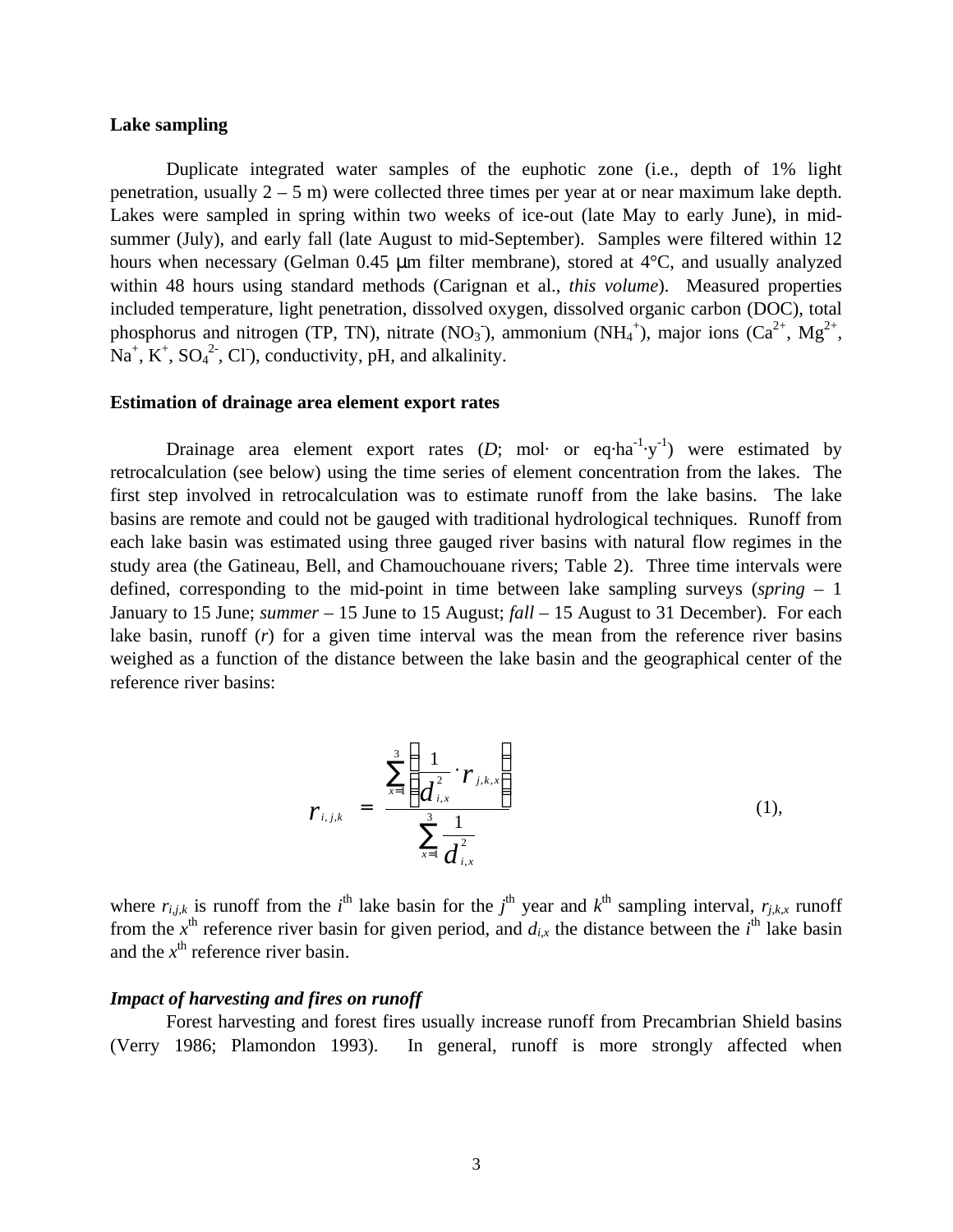**Table 2.** Characteristics of the reference river basins used to estimate runoff from the study lake basins. All reference river basins have natural flow regimes. Coordinates are for the geographical center of the river basins (not the gauging station locations). Daily runoff from 1996 to 1998 obtained from: Direction du milieu hydrique, Ministère de l'Environnement et de la Faune, 2360 chemin Sainte-Foy, Sainte-Foy (Québec), G1V 4H2.

|                           | <b>Bell</b> | Gatineau        | Chamouchouane |
|---------------------------|-------------|-----------------|---------------|
|                           |             |                 |               |
| Long. $(N)$               | 76°38'      | 75°17'          | 73°27'        |
| Lat. $(W)$                | 48°41'      | $47^{\circ}44'$ | 49°24'        |
| <b>Environment Canada</b> |             |                 |               |
| Gauging Station No.       | 03AC004     | 02LG005         | 02RF001       |
| Basin area $(km^2)$       | 22 200      | 6 8 4 0         | 15 300        |
| 1996 runoff (mm)          | 533         | 544             | 609           |
| 1997 runoff $(mm)$        | 641         | 692             | 750           |
| 1998 runoff $(mm)$        | 463         | 460             | 546           |
| Long-term mean runoff     | 555         | 582             | 623           |

**Table 3.** Location of four precipitation monitoring stations bounding the Haute-Mauricie region, with the wet-only deposition of selected elements. Monthly deposition for 1990 to 1996 obtained from: Direction du milieu atmosphérique, Ministère de l'Environnement et de la Faune, 675 boul. René-Lévesque est, 5<sup>ieme</sup> étage, Québec (Québec), G1R 5V7.

|                                                 | La<br>Morandière | Lebel-sur-<br>Quevillon | Parent - S | Pémonca         |
|-------------------------------------------------|------------------|-------------------------|------------|-----------------|
| Environment                                     |                  |                         |            |                 |
| Canada Station No.                              | 7094026          | 7094275                 | 7075799    | 7065900         |
| Long. $(N)$                                     | 77°37'           | 76°58'                  | 74°37'     | $72^{\circ}42'$ |
| Lat. $(W)$                                      | 48°37'           | 49°03'                  | 47°55'     | 48°45'          |
| $SO_4^2$ (eq ha <sup>-1</sup> y <sup>-1</sup> ) | 325              | 269                     | 262        | 174             |
| $NO3$ (eq ha <sup>-1</sup> y <sup>-1</sup> )    | 174              | 134                     | 140        | 123             |
| $Ca^{2+}$<br>$\log \text{ha}^{-1}$              | 55               | 50                      | 35         | 45              |
| $H^+$ (eq ha <sup>-1</sup> )                    | 310              | 220                     | 260        | 250             |
| $\text{eq} \text{ha}^{-1}$                      | 14               | 23                      | 17         | 23              |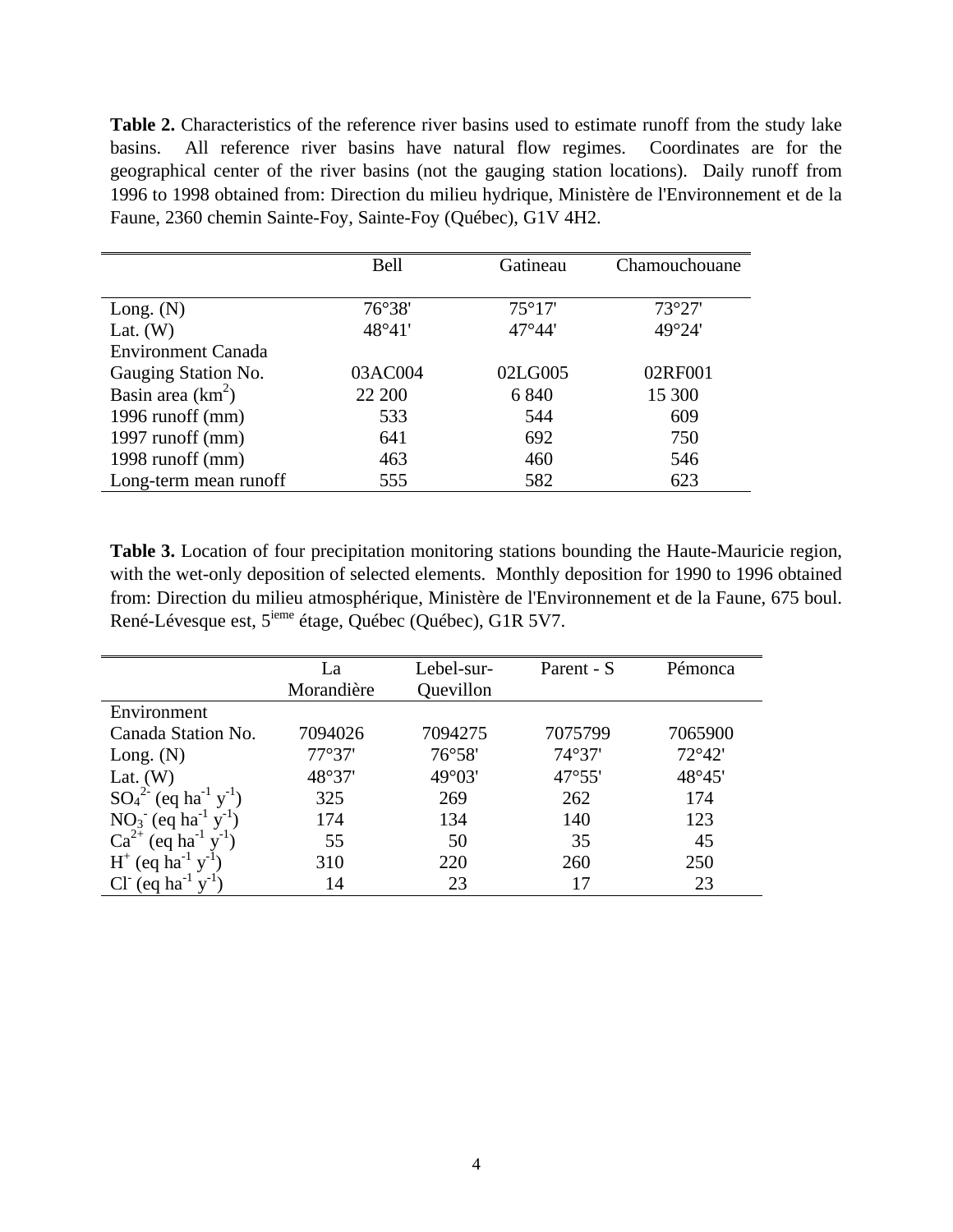evapotranspiration is an important component of the hydrological budget. In Haute-Mauricie, evapotranspiration  $(\sim 475 \text{ mm})$  is an important proportion of precipitation inputs  $(\sim 1, 000 \text{ mm})$ and tree removal by harvesting or fires should yield an important increase in yearly runoff. Plamondon (1993) estimated that the potential for an increase in runoff was 200 mm following harvesting in this region (i.e., a 38% increase of total yearly runoff). We used Plamondon's estimate as the increase in runoff from drainage areas following 100% tree removal. In each disturbed drainage area, the increase in runoff was proportional to the area burnt or harvested (i.e., a 2 mm increase in runoff for each percent of the drainage area burnt or harvested). The increase in runoff was equally distributed between the three yearly sampling intervals.

## *Wet deposition to lake surfaces*

Direct deposition to lake surfaces is an important component of lake nutrient budgets and was estimated in a manner similar to lake basin runoff. The Quebec Ministry of the Environment maintains a network of wet-only deposition chemistry stations throughout the Province (Jacques and Boulet 1988). Four stations bounding the study area were used to estimate direct precipitation inputs to the lakes surfaces (Table 3). Atmospheric deposition (*P*; mol· or eq·ha<sup>-1</sup>·y  $<sup>1</sup>$ ) to the surface of each lake was determined using the same weighing procedure as the one used</sup> for estimating runoff (but with four reference stations instead of three reference river basins). A gradient of  $SO_4^2$  deposition occurs from the west to the east of the study area, in part because of the occurrence of smelters approximately 300 km to the west, in the Abitibi region. The provincial network measures the input of  $H^+$ , major cations, Cl,  $SO_4^2$ , NH<sub>4</sub><sup>+</sup>, and NO<sub>3</sub><sup>-</sup>. Total phosphorus, DOC, and TN inputs were estimated from the literature (Table 4). Precipitation chemistry data were available only for the first year of the study (1996); the average deposition from  $1990 - 96$  was used for the  $1997 - 98$  budgets.

**Table 4.** Precipitation input of TP, TN, and DOC at various locations on the Canadian Precambrian Shield.

|                    | TP                                        | TN                                        | DOC                         | Reference      |
|--------------------|-------------------------------------------|-------------------------------------------|-----------------------------|----------------|
|                    | (mol ha <sup>-1</sup> $y$ <sup>-1</sup> ) | (mol ha <sup>-1</sup> $y$ <sup>-1</sup> ) | (mol ha $^{-1}$ y $^{-1}$ ) |                |
| ELA, NW ON         | 8.2                                       | 400                                       | 2300                        |                |
| Harp Lake, ON      | 24                                        | 1143                                      |                             |                |
| South-Central ON   | $9.3 - 13$                                | $714 - 786$                               |                             | 3              |
| NW Ontario         | 2.9                                       |                                           |                             | $\overline{4}$ |
| Clear Lake, ON     | 11                                        |                                           |                             |                |
| Harp Lake, ON      | 5.7                                       |                                           | 725                         | 6              |
| Used in this study | 6                                         | 400                                       | 1000                        |                |

1 – Linsey et al. 1987; 2 – Nicholls and Cox 1978; 3 – Scheider et al. 1979; 4 – Foster 1974; 5 – Schindler and Nighswander 1970; 6 – Dillon and Molot 1997.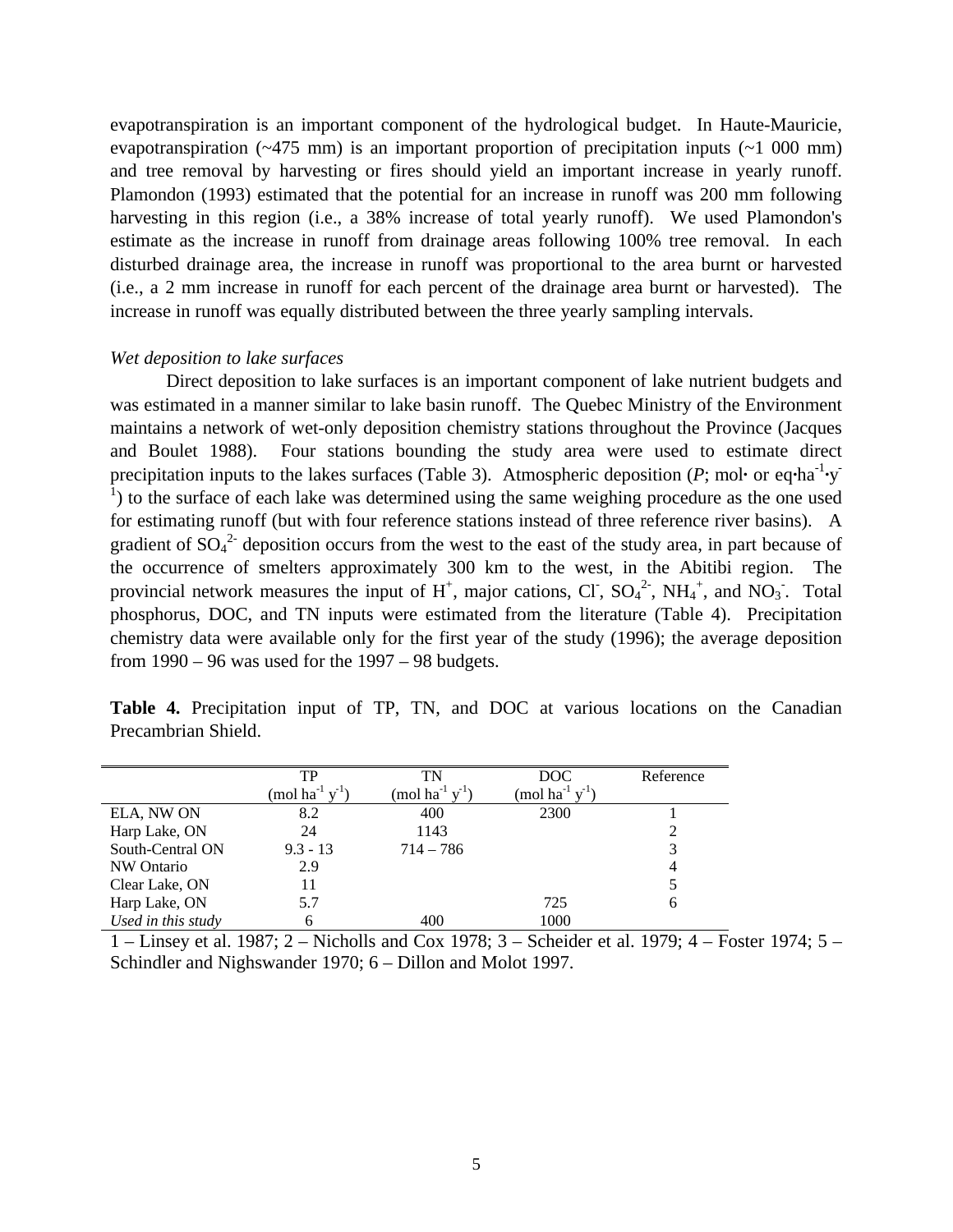#### *Retrocalculation of D from a lake mass-balance model*

The general element mass-balance for the lakes was defined as:

$$
\frac{d[x]}{dt} = \left(\boldsymbol{J}_D + \boldsymbol{J}_P - \boldsymbol{J}_o - \boldsymbol{S}\right) / \boldsymbol{V} \tag{2},
$$

where  $d[x]/dt$  is the change in lakewater concentration of chemical species *x* over time (mol·m <sup>3</sup> $\cdot$ y<sup>-1</sup>), *J<sub>D</sub>* the load from the drainage area (mol $\cdot$ y<sup>-1</sup>), *J<sub>P</sub>* the load from atmospheric deposition to the lake surface,  $J<sub>o</sub>$  the loss via outflow, *S* the apparent sedimentation loss (mol·y<sup>-1</sup>), and *V* the lake volume  $(m<sup>3</sup>)$ . By rearranging and setting (2) as a finite difference equation:

$$
V \cdot \Delta[x] = J_p + J_p - J_o - S \qquad (3),
$$

where Δ[*x*] *is the fall concentration of x minus the fall concentration of x in the previous year*. Thus,  $V \Delta[x]$  (or  $\Delta M$ ) is the change in the mass of x in the lake for a given year (in mol·y<sup>-1</sup> or eq $\cdot$ y<sup>-1</sup>). Concentration data was not available for 1995. We first assumed that fall concentrations in 1995 and 1996 were similar in reference lakes. This approximation is reasonable because only small changes in element concentration were observed in the reference lakes between 1996 and 1998 (Carignan et al., *this volume*). Two approaches were taken to estimate Δ*M* in 1996 in harvested and burnt basins. First, empirical models relating basin morphometry, latitude, and longitude to fall element concentrations were evaluated for the reference lakes. For the chemical species with a strong correlation with basin location or morphometry  $(SO<sub>4</sub><sup>2</sup>$ , TP, and DOC), models were used to estimate pre-impact fall concentrations in 1995 in the harvested and burnt basins (Table 5). For the other species  $(Ca^{2+}, Mg^{2+}, Na^+, K^+, NO_3, Cl, and TN)$ , fall 1995 concentrations were approximated as the average fall concentration in 1996 in reference lakes.

**Table 5.** Empirical models used to estimate fall 1995  $SO_4^2$ , TP and DOC concentrations for lakes in harvested and burnt basins. The models were determined by relating fall 1996 element concentration in 20 reference lakes to basin morphometry, latitude, and longitude using leastsquare multiple regression. Concentrations in mg·L<sup>-1</sup> for SO<sub>4</sub><sup>2</sup>-S and DOC and mg·L<sup>-1</sup> for TP. Latitude (*lat*) and longitude (*long*) expressed in decimal form (i.e.,  $48^{\circ}30'N = 48.50$ ) to the north and west respectively.  $Z_m$  – mean depth (m);  $\tau$  – estimated water residence time (y<sup>-1</sup>).

| Model                                                                                |      |       | SE of    |
|--------------------------------------------------------------------------------------|------|-------|----------|
|                                                                                      |      |       | estimate |
| $log DOC = 0.513 + 0.268 log(DA:LA)*$                                                | 0.25 | 0.025 | 0.0987   |
| $\log SO_4^{2-}$ -S = -6.71 + 0.0869 $\cdot$ long*** + 0.233 $\cdot \log (Z_m)^{**}$ | 0.72 | 0.000 | 0.0524   |
| $\log TP = 5.30 - 0.300 \log (t)$ *** - 0.0925 $\cdot lat^*$                         | 0.61 | 0.000 | 0.072    |
| * P $< 0.05$                                                                         |      |       |          |

\*\*  $P < 0.01$ 

\*\*\*  $P < 0.001$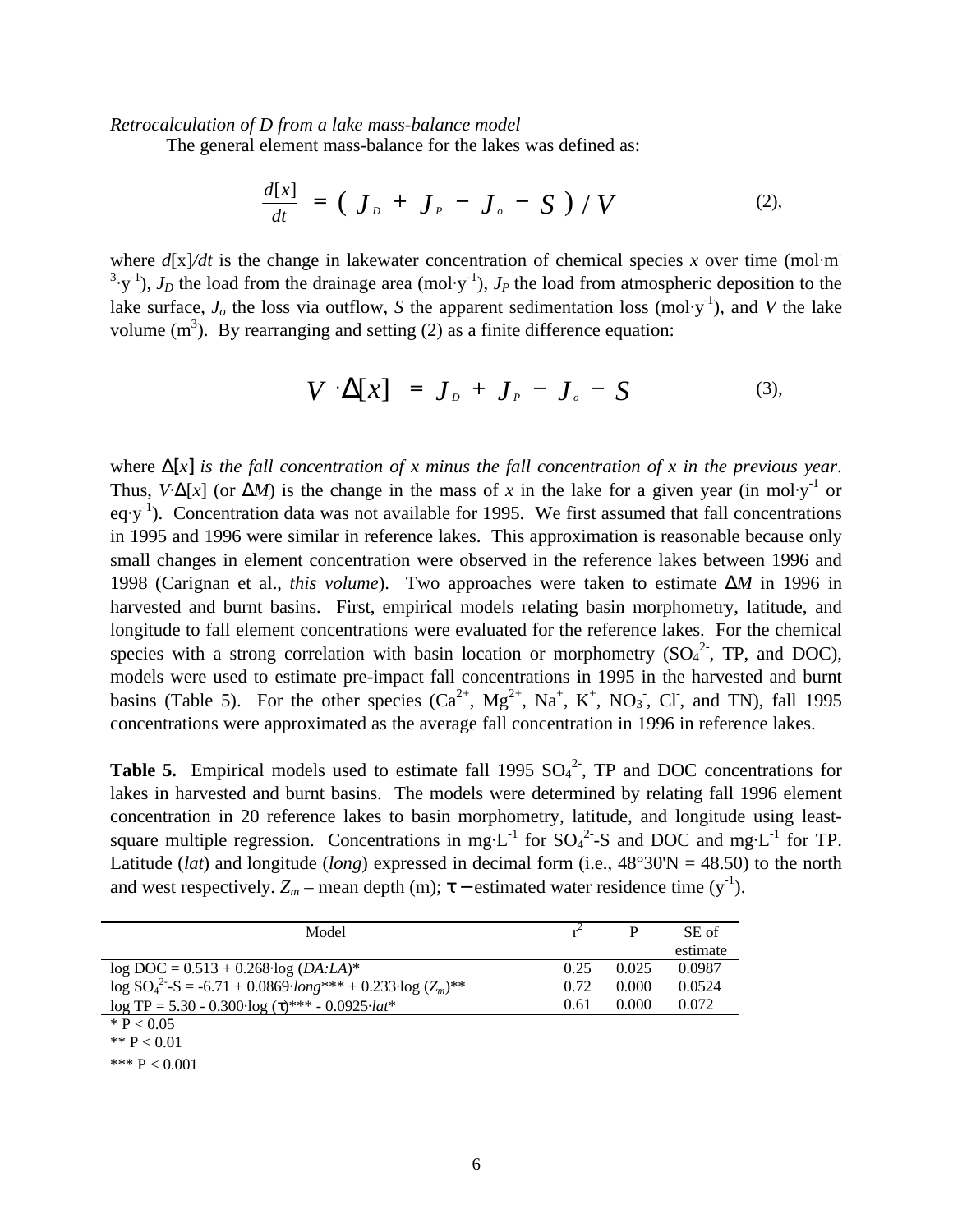We assumed that outflow concentrations equaled euphotic zone concentrations and calculated the annual loss of dissolved species at the outflow as:

$$
\boldsymbol{J}_{\rho} = \sum_{i=1}^{3} \{ (\boldsymbol{r}_{i} \cdot \boldsymbol{L} \boldsymbol{A} + \boldsymbol{r}_{i} \cdot \boldsymbol{D} \boldsymbol{A} + \boldsymbol{r}_{i} \cdot \boldsymbol{D} \boldsymbol{A} \cdot \boldsymbol{f} \cdot \boldsymbol{E}) \cdot [\boldsymbol{x}]_{i} \} \qquad (4),
$$

where  $r_t$  is the runoff estimated for a given sampling interval (m),  $f$  the proportion of the drainage area cut or burnt, *E* the coefficient of increase in runoff following harvesting or fire  $(0.0666 \text{ m} \cdot \text{[sampling interval]}^{-1} \text{ or } 0.2 \text{ m} \cdot \text{y}^{-1})$ , and  $[x]_t$  the euphotic zone element concentration for a given sampling interval.

To estimate sedimentation losses (*S*), chemical species were classed into 'conservative'  $(Ca^{2+}, Mg^{2+}, Na^+, K^+, Cl)$  and 'non-conservative' (NO<sub>3</sub>, SO<sub>4</sub><sup>2</sup>, DOC, TP, TN) groups based on their expected in-lake behavior. For non-conservative chemical species, it was assumed that some retention occurred during lake transit. A search of the literature was made to obtain representative mass-transfer coefficients (*v*) in Shield lakes for each species (Table 6). Mass transfer coefficients (in m  $y^{-1}$ ) are usually determined empirically from mass-balance budgets and can be visualized as a net yearly flux from the water column to the sediments proportional to the mass of a given solute contained in *v* meters of the water column. This is an apparent sedimentation rate because losses through other processes (phytoplankton uptake, transformation to other forms, etc) are also included but do not necessarily involve 'sedimentation' to the lake bottom. Using similar approximations as in Carignan and Tessier (1988), a second estimate of *v* for  $SO_4^2$  and  $NO_3^-$  was obtained by estimating their reduction rate in Shield lake sediments (Table 6). For conservative chemical species *S* always equaled zero. For non-conservative species:

$$
S = LA \cdot v \cdot [x]
$$
 (Reckow and Chapra 1983; 5),

where  $[x]$  is the average euphotic zone concentration of a given chemical species during a given year.

By setting  $J_p$  as *D*·*DA* and, similarly,  $J_p$  as *P·LA (P = atmospheric deposition rate; mol· or* eq $\cdot$ ha<sup>-1</sup> $\cdot$ y<sup>-1</sup>), and by rearranging eq. 3 to solve for *D*:

$$
D = \frac{\Delta M + J_o + S - P \cdot LA}{DA}
$$
 (6).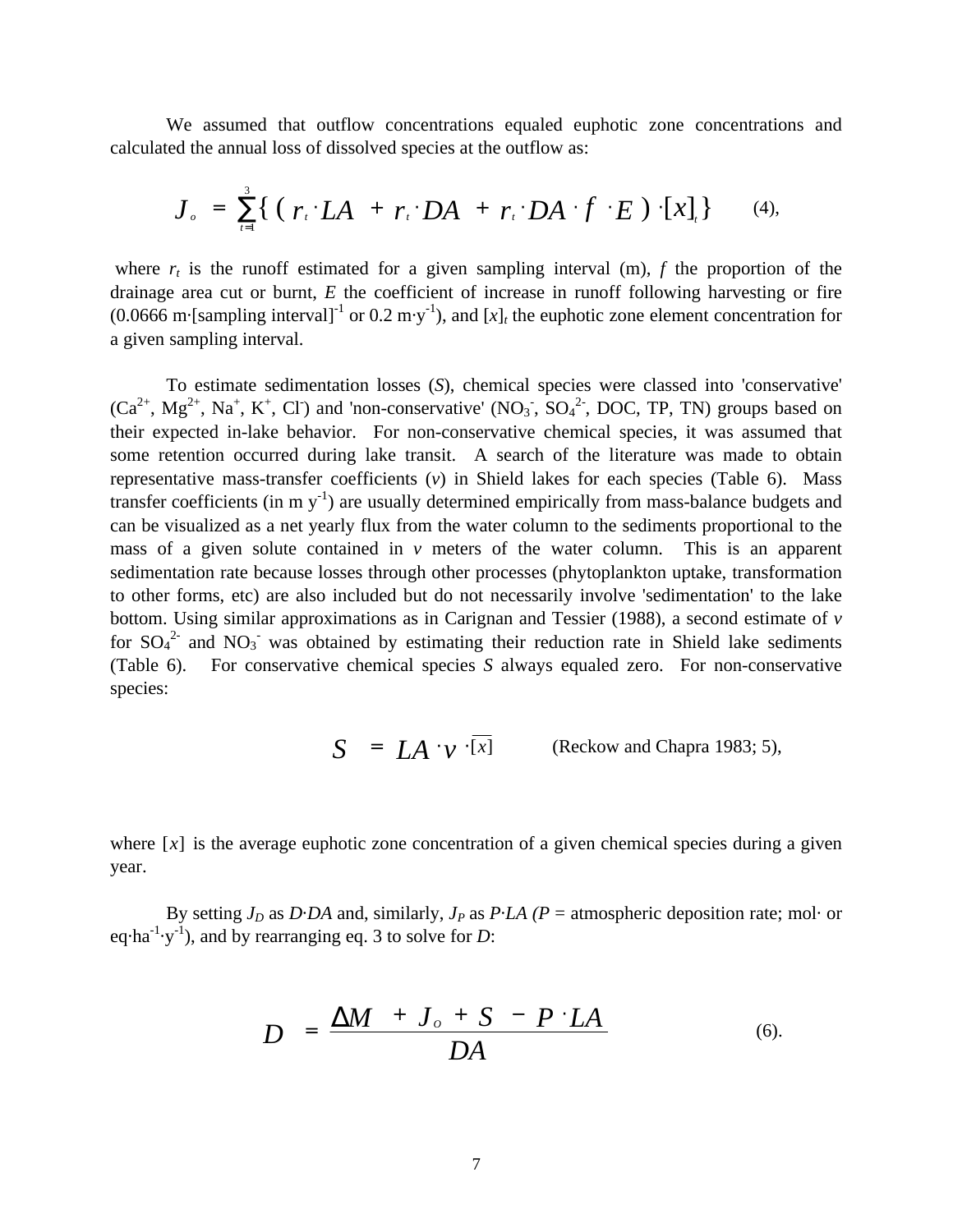In the second-order lake basins, however, eq. 6 will tend to overestimate *D* if direct element deposition to upstream lakes is an important part of budgets, or will underestimate *D* if sedimentation loss in upstream lakes is important. Thus, for second-order lake basins, a modification of eq. 6 was used to include direct atmospheric deposition to, and element retention within, upstream lakes. In a first step, the *DA* of each second-order basin was separated into a direct drainage area (*DDA*) and, for each upstream lake, in sub-basins. In a second step, retention  $(R;$  [mass in – mass out] / mass in) in upstream lakes had to be evaluated with a model that did not require that element concentrations in the lakes was known. With a steady-state approximation (i.e., by assuming  $\Delta M \sim 0$  in upstream lakes), the proportion of the load from precipitation and the drainage area that was retained in upstream lakes could be evaluated from the hydrological properties of the sub-basins using:

$$
R = \frac{v}{v + q_s}
$$
 (Rechow and Chapra 1983; 7),

where  $q_s$  is the areal water discharge  $(r \cdot [LA + DA] / LA)$  for a given upstream lake sub-basin. Assuming that *D* is constant in the *DDA* and in the *DA* of each sub-basin, for the case with *k* subbasins eq. 6 modifies to:

$$
D = \frac{\Delta M + J_o + S - P \cdot \left\{ \sum_{k=1}^{n} [LA_k \cdot (1 - R_k)] + LA \right\}}{\sum_{k=1}^{n} [DA_k \cdot (1 - R_k)] + DDA}
$$
(8),

where *LA* is the lake area of the second-order lake,  $LA_k$  the lake area in sub-basin  $k$ ,  $DA_k$  the drainage area of sub-basin *k*, and *Rk* the retention coefficient of the lake in sub-basin *k*.

Although eq. 8 appears a drastic modification to eq. 6, with the exception of the Lake FP15 basin, the *D* estimates obtained with either equation were similar. Using eq. 8 and excluding Lake FP15, the average *D* for second-order basins was higher by 1% for  $SO_4^2$ , 5% for DOC, 9% for NO<sub>3</sub><sup>-</sup>, 13% for TN, and 13% for TP than when using eq. 6. For Lake FP15 only, *D* was higher by 3%, 18%, 112%, 28%, and 62% for the same chemical species respectively when using eq. 8. Although using a steady-state model to estimate *R* may not be accurate for the disturbed basins, with the exception of Lake FP15, the potential for direct precipitation inputs and retention within upstream lakes is small.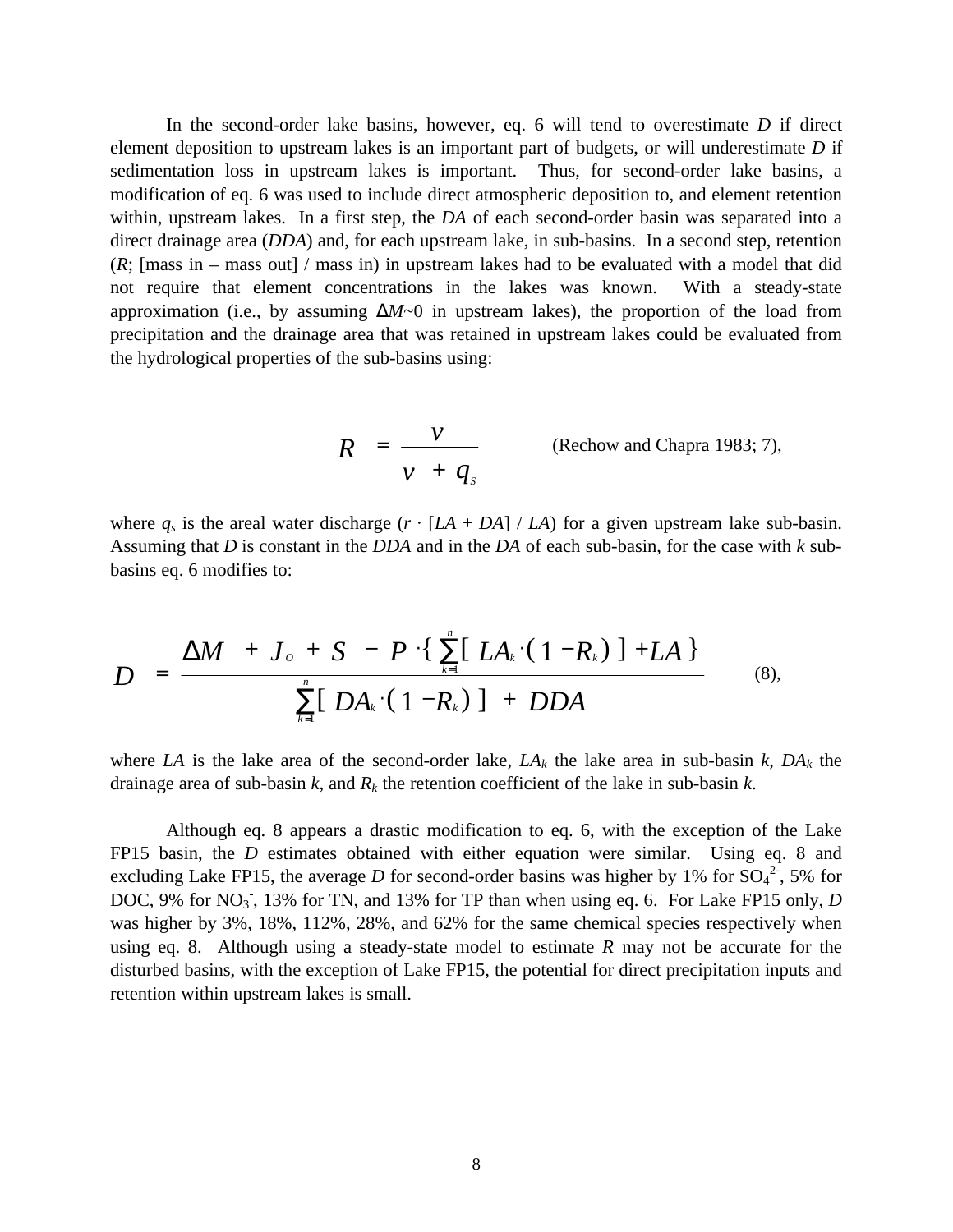#### *Estimation of flux per unit of disturbed drainage area*

Drainage areas were impacted to various degrees by harvesting or fires (Table 1). To compare impacts between basins, element export rates standardized on a per unit of disturbed drainage area  $(D_d)$  were estimated.  $D_d$  was estimated using:

$$
D = F_d \cdot D_d + F_u \cdot D_u \tag{9}
$$

where  $F_d$  and  $F_u$  are the proportion of the drainage area that is disturbed and undisturbed respectively, and *Du* is the drainage area element flux rate expected under undisturbed conditions. Rearranging eq. 9 yields,

$$
D_{d} = \frac{D - F_{u} \cdot D_{u}}{F_{d}} \qquad (10)
$$

 $D<sub>u</sub>$  was approximated as the average  $D$  in the reference basins during a given year. Because estimates of  $D_d$  could have a large error when  $F_d$  is low,  $D_d$  for lakes C40 and C29 (which only had 8.5% and 10% of their drainage area harvested respectively) was not estimated.

The statistical significance for the difference in  $D_d$  between harvested and burnt basins was evaluated using *t*-tests. Because there was a limited overlap in the proportion of the drainage areas impacted by each type of disturbance, the tests were only aimed at determining the likelihood that the observed differences were due to chance (i.e., not to "prove" in a statistical sense that Shield basins respond differently to fire or harvesting). The statistical comparison between *Dd* from impacted basins and *D* from reference basins was more complex because the average *D* from reference basins is already used to estimate *Dd*. For this later comparison, the statistical significance for the difference in fluxes was evaluated using a permutation test (Legendre and Legendre 1998). For each trial (10 000 in total), reference basins were randomly split in two groups. The mean *D* in one subset of reference basins was used to estimate *Dd* in disturbed basins. The second subset of reference basins was used in a permutation test – which yields a result similar to a *t*-test (Legendre and Legendre 1998).

**Table 6.** Mass transfer coefficients for several chemical species in Shield lakes.

| $SO_4$       | NO <sub>3</sub>   | TN          | TP           | <b>DOC</b>        | Reference          |
|--------------|-------------------|-------------|--------------|-------------------|--------------------|
| (m y)        | (m <sub>y</sub> ) | $(m y-1)$   | (m y)        | (m <sub>y</sub> ) |                    |
| $0.4 - 0.54$ | $7.4 - 9.2$       |             |              |                   |                    |
|              | $2.4 - 12.5$      | $3.0 - 4.5$ |              |                   |                    |
|              |                   |             | $4.7 - 13.7$ |                   |                    |
|              |                   |             |              | $2.3 - 4.1$       | 4                  |
|              |                   |             |              | 2.7               |                    |
| 0.64         | 6.6               |             |              |                   | 6                  |
| 0.40         | 7.4               | 3.0         | 7.9          | 2.3               | Used in this study |

1 – Kelly et al. 1987; 2 – Molot and Dillon 1993; 3 – Dillon and Molot and Dillon 1997b; 5 – Curtis

and Schindler 1997; 6 – from estimated reduction rates in Shield lake sediment.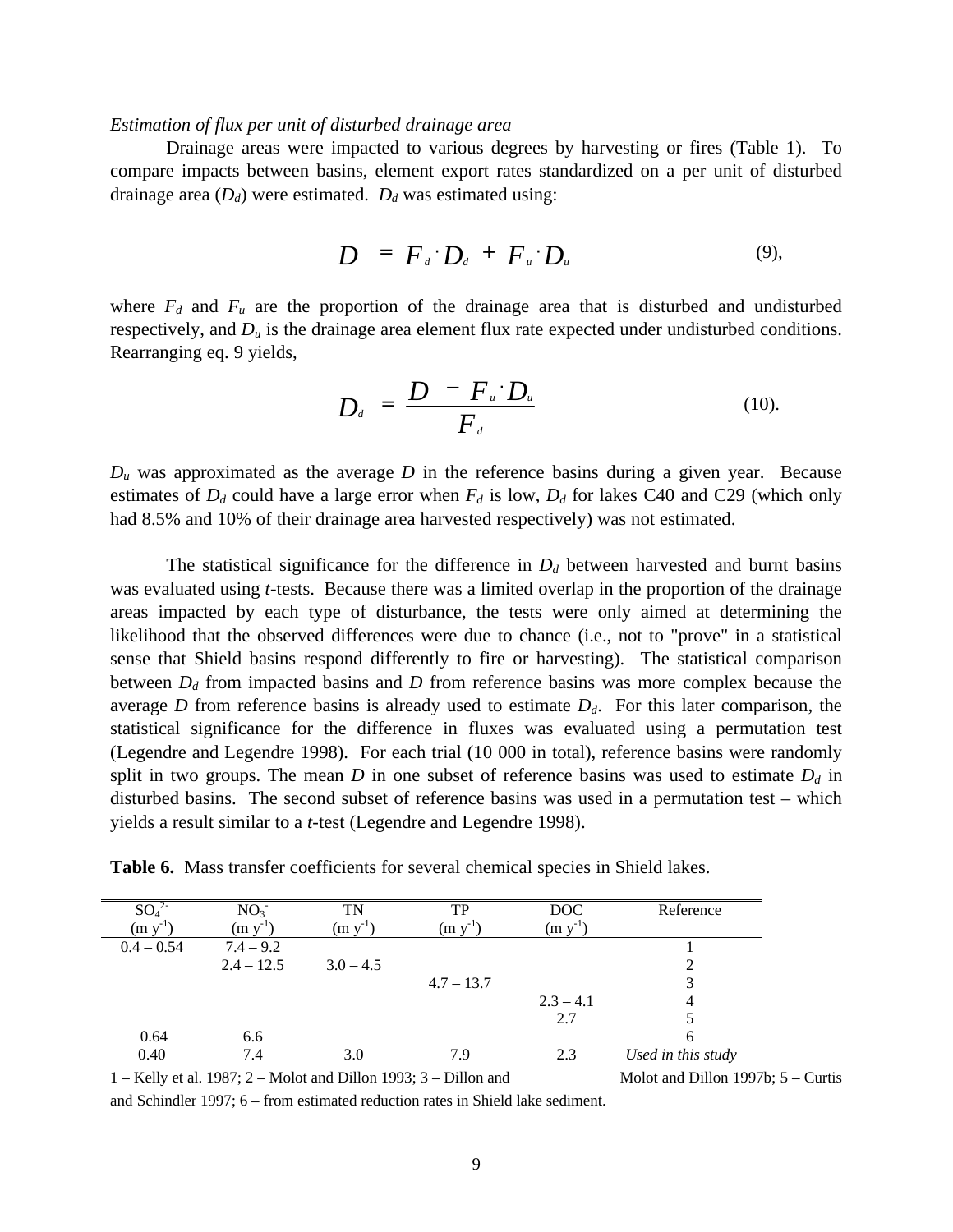#### **Scenarios of element loss from drainage areas**

Increased runoff following tree removal and sedimentation losses in lakes were expected to be important factors when determining element export rates from drainage areas (eqs 4 and 5). However, runoff and element retention in lakes could only be approximated with our study design. We therefore *D* and *Dd* estimated using four scenarios of catchment runoff and element retention in lakes. The four scenarios were: 1) no increase in runoff occurred following fires or harvesting and no retention in lakes; 2) only an increase in runoff occurred; 3) only retention in lakes occurred; 4) both an increase in runoff and retention in lakes occurred. These scenarios were designed to provide a plausible range of element export rates from the drainage areas.

# **DATA ANALYSIS**

Harvesting and fires generally increased element export from harvested and burnt drainage areas relative to reference drainage areas (Fig. 1). In harvested basins, the magnitude of the increase in *D* was positively related to the percent drainage area cut for  $Ca^{2+}$ ,  $Mg^{2+}$ ,  $Na^{+}$ ,  $K^{+}$ , Cl<sup>-</sup>, and TP (Fig. 1). In burnt basins, relationships between the percent of the drainage area disturbed and *D* could not be tested because most drainage areas were nearly completely burnt (Fig. 1). With the exception of TN and one outlier for Cl, export rates from reference drainage areas had a smaller range than in disturbed drainage areas.

When element export rates were standardized on a per unit drainage area disturbed (*Dd*), some similarities and contrasts were found between harvested and burnt drainage areas (Fig. 2). In general,  $D_d$  values were similar between burnt and harvested drainage areas for  $K^+$  (3 to 8-fold reference), TN (2 to 3-fold reference), and TP (2-fold reference). However, *Dd* in burnt drainage areas was higher for divalent base cations ( $Ca^{2+}$  and  $Mg^{2+}$ ; 2 to 3-fold reference),  $SO_4^2$ <sup>2</sup> (3 to 4fold reference), and  $NO_3^-$  (up to 17-fold reference).  $D_d$  in harvested drainage areas was higher for Na<sup>+</sup> (0.4 to 2.0-fold reference) and DOC (2 to 3-fold reference).  $D_d$  for Cl was initially highest in burnt drainage areas but decreased below rates in harvested drainage areas by 1998.

*Dd* from harvested and burnt drainage areas were highest for most elements in 1996 and tended to decline in 1997 and 1998 (Fig. 2). Noticeable departures from this trend were small peaks in  $NO<sub>3</sub>$  export from harvested areas and in Na<sup>+</sup> and DOC exports from burnt areas in 1997. The export of divalent cations,  $Na^+$ ,  $SO_4^2$ <sup>2</sup>,  $NO_3$ <sup>-</sup>, and DOC from reference drainage areas was also highest in 1997, the year with the highest runoff (Table 2). In 1998, three years after fires or harvesting had occurred, export rates from harvested and burnt drainage areas tended to be still above rates in reference drainage areas.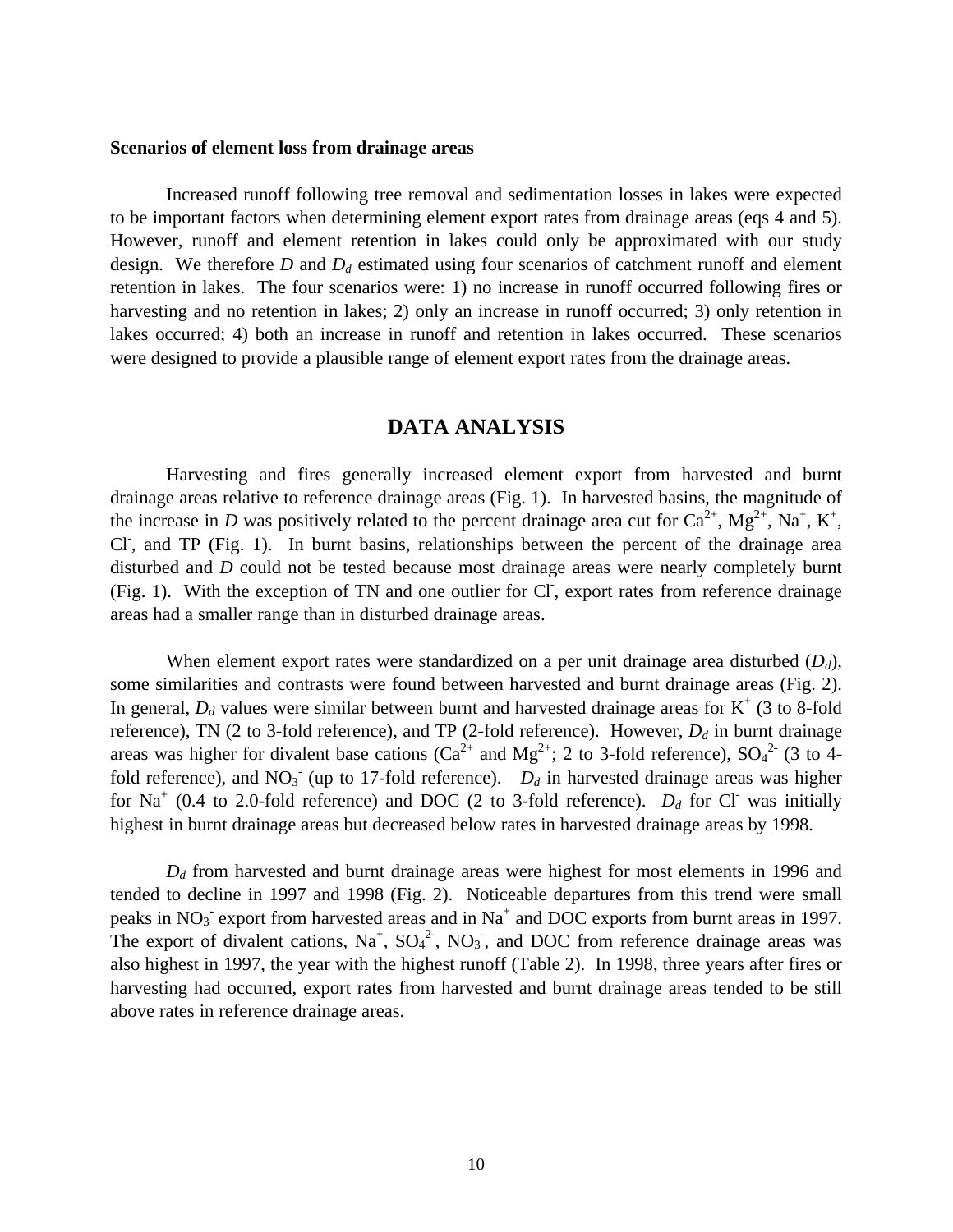#### C**umulative exports with different mass-balance scenarios**

The cumulative exports (as  $D_d$  for harvested and burnt basins) from 1996 to 1998 were evaluated for the four scenarios of runoff and element retention in lakes (Table 7). In general, the cumulative export of conservative chemical species (i.e.,  $Ca^{2+}$ ,  $Mg^{2+}$ ,  $K^+$ , Na<sup>+</sup>, and Cl<sup>-</sup>) increased by 17% to 30% when the possibility of increased runoff was taken into account. For nonconservative species, whether increased runoff (scenario 2) or loss through sedimentation (scenario 3) yielded the largest cumulative export depended on the *v* of a particular species (Table 7). For species with a low  $v$  (i.e.,  $SO_4^2$ ), increased runoff was more important than sedimentation losses. For species with a high *v* (i.e., TN and TP), sedimentation losses were more important than increased runoff (Table 7). Cumulative exports were highest when both increased runoff and element retention in lakes were taken into account (scenario 4).

Comparison of cumulative exports estimated from the four mass-balance scenarios reveals that the main patterns in element export following harvesting or fires were independent of the two most important assumptions used in the model. Even using the most conservative scenario 1, the cumulative exports (as  $D_d$ ) from burnt areas for  $Ca^{2+}$ ,  $Mg^{2+}$ ,  $K^+$ ,  $SO_4^2$ <sup>-</sup>,  $NO_3$ <sup>-</sup>, Cl<sup>-</sup>, TP, and TN were still 1.6- to 8-fold the cumulative export from reference drainage areas (Table 7). Also with scenario 1, the cumulative exports (as  $D_d$ ) from harvested areas for Na<sup>+</sup>, K<sup>+</sup>, Cl<sup>-</sup>, TP, TN, and DOC were still 1.6- to 4.6-fold the cumulative export from reference drainage areas.

#### **Uncertainty on TP flux estimates**

Despite a relatively small error on average fluxes (Fig. 2), TP export estimates are the most uncertain because both precipitation input to lake surfaces and sedimentation losses were important components of the budgets (Table 8). Both the atmospheric deposition of TP per unit lake surface  $(P_{TP})$  and the TP mass-transfer coefficient  $(v_{TP})$  were taken from the literature and may be biased estimates for our lake population. A sensitivity analysis was made to determine the influence of variation in  $P_{TP}$  and  $v_{TP}$  on TP flux estimates. The range for natural variability in both parameters was estimated as  $\pm 50\%$  (Tables 4 and 5). In addition to the sensitivity analysis, *D* for TP (*DTP*) was also estimated using Prairie's (1988) model. Prairie's model assumes that net TP sedimentation is a function of both the load and lake content of TP (instead of just the lake content in eq. 6). This approach appears conceptually more sound for this element (Prairie 1988, 1989).

Variability in *vTP* and *PTP* substantially affected the magnitude of the estimated TP export rates in harvested, burnt and reference drainage areas (Table 9). The mean *DTP* for reference drainage areas was the most sensitive to variability in  $P_{TP}$  and  $v_{TP}$  (range = 1.2 to 8.0 mol ha<sup>-1</sup> y<sup>-1</sup> or 3.7 to 25 mg m<sup>-2</sup> y<sup>-1</sup>). The estimates of  $D_{TP}$  obtained with Prairie's model were generally lower than the estimates of  $D_{TP}$  obtained with our model (Table 9). The discrepancy between models was largest in reference basins, where the average  $D_{TP}$  ranged from 3.8 to 4.8 mol·ha<sup>-1</sup>·y<sup>-1</sup> (12 to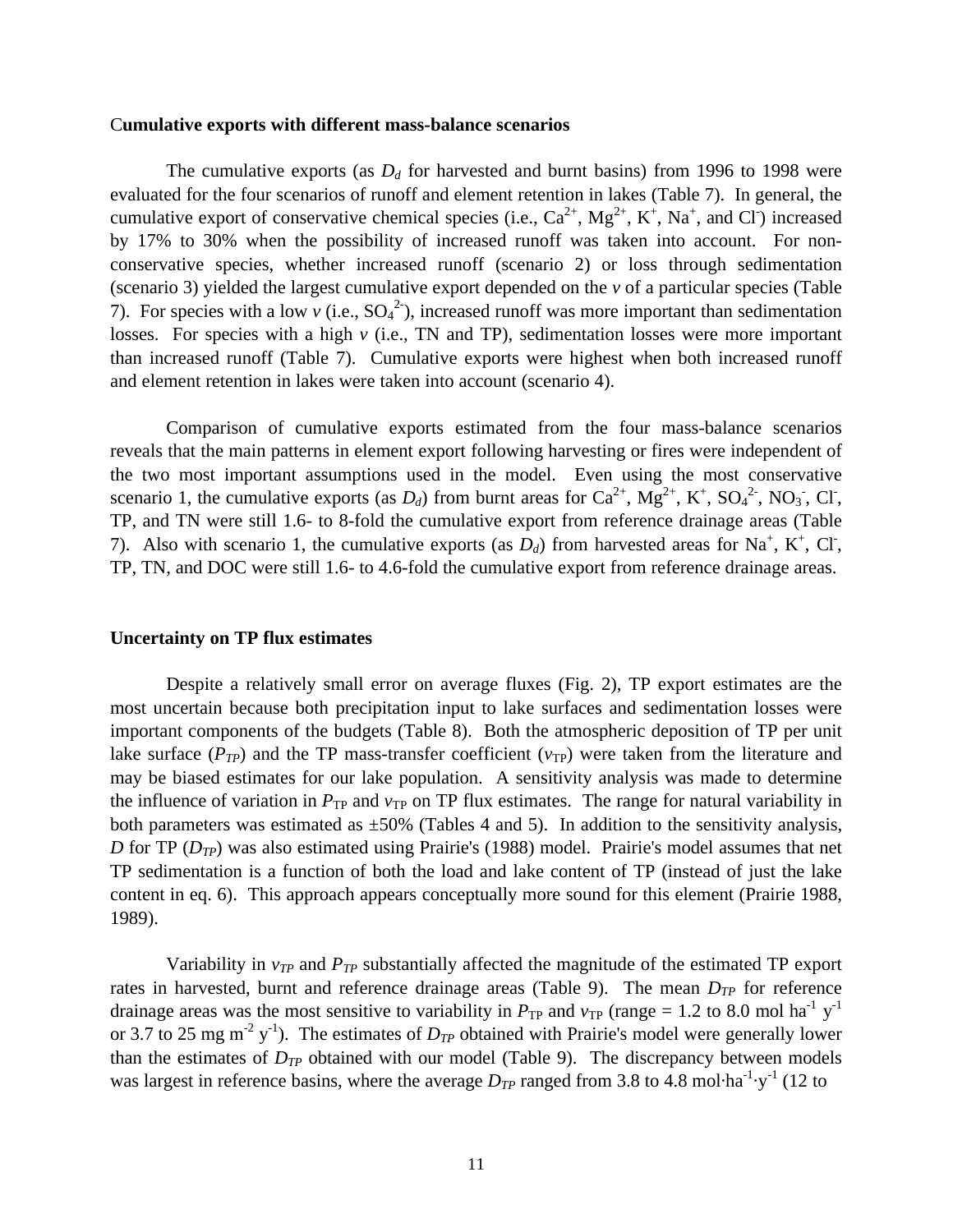**Table 7.** Cumulative exports from 1996 to 1998 from harvested and burnt drainage areas (as *Dd*) and from reference drainage areas in Haute-Mauricie according to four mass-balance models: 1) – no sedimentation losses and no increased runoff in disturbed areas; 2) – with increased runoff; 3) – with sedimentation losses; 4) – with both increased runoff and sedimentation losses.

| Model                      | $Ca^{2+}$      | $Mg^{2+}$      | $Na+$          | $K^+$            | SO <sub>4</sub> <sup>2</sup> | NO <sub>3</sub> | Cl <sup>2</sup> | <b>TP</b>       | TN              | DOC             |
|----------------------------|----------------|----------------|----------------|------------------|------------------------------|-----------------|-----------------|-----------------|-----------------|-----------------|
|                            | $(eq ha^{-1})$ | $(eq ha^{-1})$ | $(eq ha^{-1})$ | $(eq ha^{-1})$   | $(eq ha^{-1})$               | $(eq ha^{-1})$  | $(eq ha^{-1})$  | $(mod ha^{-1})$ | $(mod ha^{-1})$ | $(mod ha^{-1})$ |
|                            |                |                |                | <b>Harvested</b> |                              |                 |                 |                 |                 |                 |
| $1 (v = 0; E = 0)$         | 1 900          | 700            | 940            | 580              | 710                          | $\leq$ 15       | 200             | 7.7             | 360             | 20 000          |
| 2 ( $v = 0$ ; $E \neq 0$ ) | 2 3 0 0        | 910            | 1 100          | 680              | 990                          | <15             | 240             | 9.6             | 460             | 25 000          |
| $3 (v \neq 0; E = 0)$      | 1 900          | 700            | 940            | 580              | 710                          | $<$ 20          | 200             | 23              | 590             | 28 000          |
| $4 (v \neq 0; E \neq 0)$   | 2 3 0 0        | 910            | 1 100          | 680              | 990                          | $<$ 20          | 240             | 25              | 710             | 32 000          |
|                            |                |                |                | <b>Burnt</b>     |                              |                 |                 |                 |                 |                 |
| $1 (v = 0; E = 0)$         | 2 5 0 0        | 1 500          | 610            | 540              | 2 0 0 0                      | 75              | 210             | 6.8             | 330             | 9 700           |
| 2 ( $v = 0$ ; $E \neq 0$ ) | 3 200          | 1 800          | 780            | 660              | 2 600                        | 91              | 260             | 9.0             | 450             | 13 000          |
| $3 (v \neq 0; E = 0)$      | 2 500          | 1 500          | 610            | 540              | 2 2 0 0                      | 136             | 210             | 21              | 580             | 15 000          |
| $4 (v \neq 0; E \neq 0)$   | 3 200          | 1 800          | 780            | 660              | 2 700                        | 154             | 260             | 23              | 710             | 18 000          |
| Reference                  |                |                |                |                  |                              |                 |                 |                 |                 |                 |
| $1 (v = 0; E = 0)$         | 1600           | 760            | 580            | 110              | 870                          | <15             | 71              | 1.4             | 79              | 7 700           |
| $3 (v \neq 0; E = 0)$      | 1 600          | 760            | 580            | 110              | 1 0 1 0                      | <15             | 71              | 13              | 350             | 14 000          |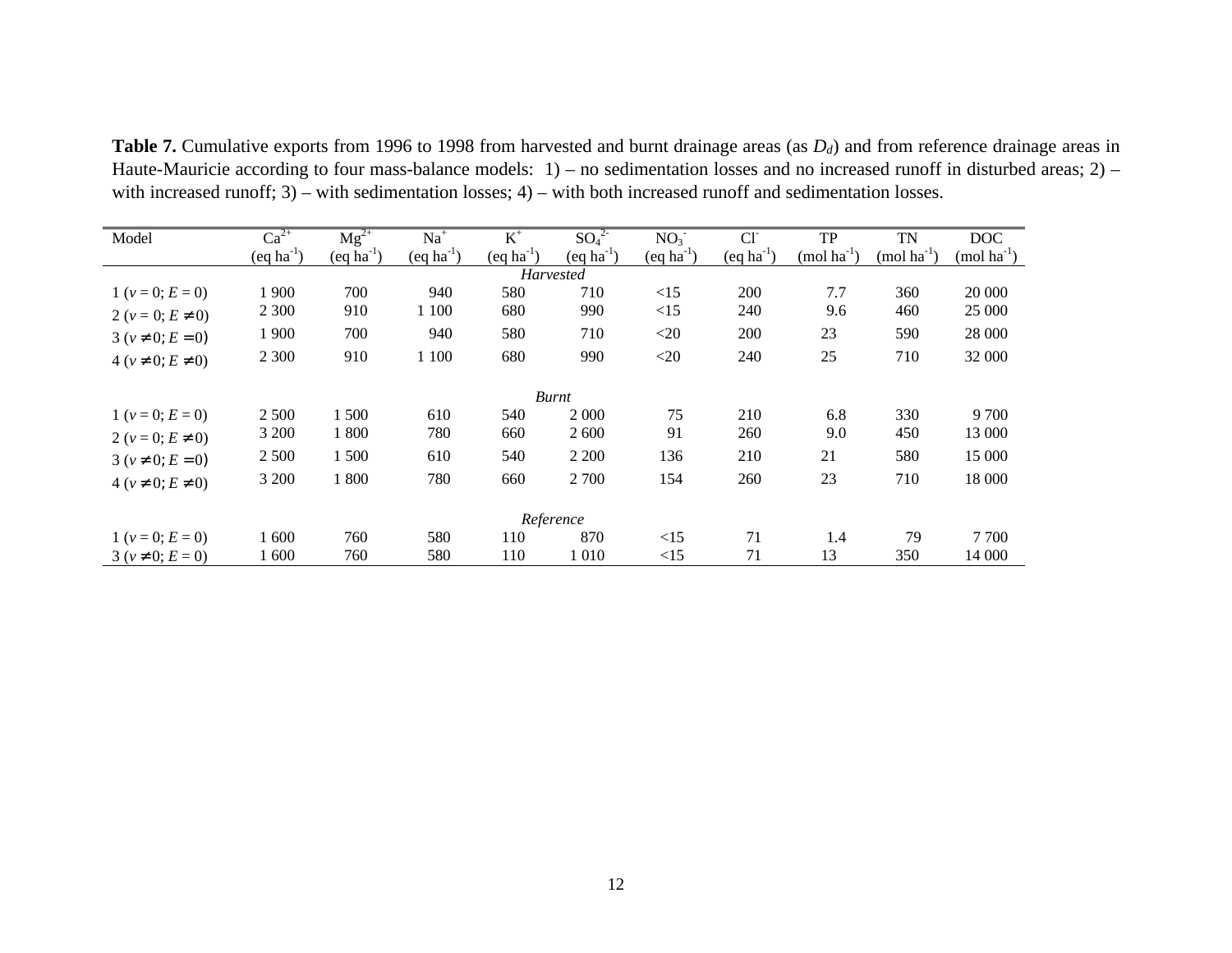15 mg·m<sup>-2</sup>·y<sup>-1</sup>) with our model (using  $v_{TP} = 7.9$  and  $P_{TP} = 6$ ) and from 1.2 to 1.5 mol·ha<sup>-1</sup>·y<sup>-1</sup> (3.7) to 4.7 mg·m<sup>-2</sup>·y<sup>-1</sup>) with Prairie's model. Relative to reference basins, the increase in  $D_{TP}$  in harvested and burnt basins was largest with Prairie's model (Table 9). Although the magnitude of *DTP* varied substantially using different models, or sets of parameters, the tendency for *DTP* in harvested and burnt drainage areas to be larger than in reference drainage areas was always maintained.

**Table 8.** Mean values for the different components of the element mass-balance for harvested, burnt, and reference basins for  $Ca^{2+}$ , TP, and DOC in 1996 (using scenario 4). All rates standardized in mol or eq $\cdot$ [ha of drainage area]<sup>-1</sup> $\cdot$ y<sup>-1</sup>.

|                   | Harvested | <b>Burnt</b>                                                      | Reference  |
|-------------------|-----------|-------------------------------------------------------------------|------------|
|                   | $(n = 9)$ | $(n=9)$                                                           | $(n = 16)$ |
|                   |           | $Ca^{2+}$ (eq·[ha drainage area] <sup>-1</sup> ·y <sup>-1</sup> ) |            |
| $+J_o$ / DA       | 577       | 909                                                               | 498        |
| - $J_P$ / DA      | 8.2       | 9.6                                                               | 12         |
| $+ S / DA$        | $\Omega$  | 0                                                                 | $\Omega$   |
| $+ \Delta M / DA$ | 7.0       | 368                                                               | $0^*$      |
| D                 | 576       | 1 2 6 7                                                           | 486        |
|                   |           | TP (mol·[ha drainage area <sup>-1</sup> ]·y <sup>-1</sup> )       |            |
| $+J_o$ / DA       | 2.4       | 3.4                                                               | 1.7        |
| - $J_P$ / DA      | 1.2       | 1.1                                                               | 1.5        |
| $+ S/DA$          | 4.6       | 4.1                                                               | 4.2        |
| $+\Delta M / DA$  | 0.61      | 0.70                                                              | $0^*$      |
| D                 | 6.4       | 7.1                                                               | 4.4        |
|                   |           | DOC (mol·[ha drainage area] <sup>-1</sup> ·y <sup>-1</sup> )      |            |
| $+J_o$ / DA       | 4 8 6 3   | 4 0 0 9                                                           | 2 9 6 3    |
| - $J_P$ / DA      | 199       | 182                                                               | 249        |
| $+ S/DA$          | 2 4 0 7   | 1494                                                              | 2 2 0 5    |
| $+\Delta M / DA$  | 896       | $-186$                                                            | $0+$       |
| D                 | 7967      | 5 1 3 5                                                           | 4919       |

† By definition in reference basins for 1996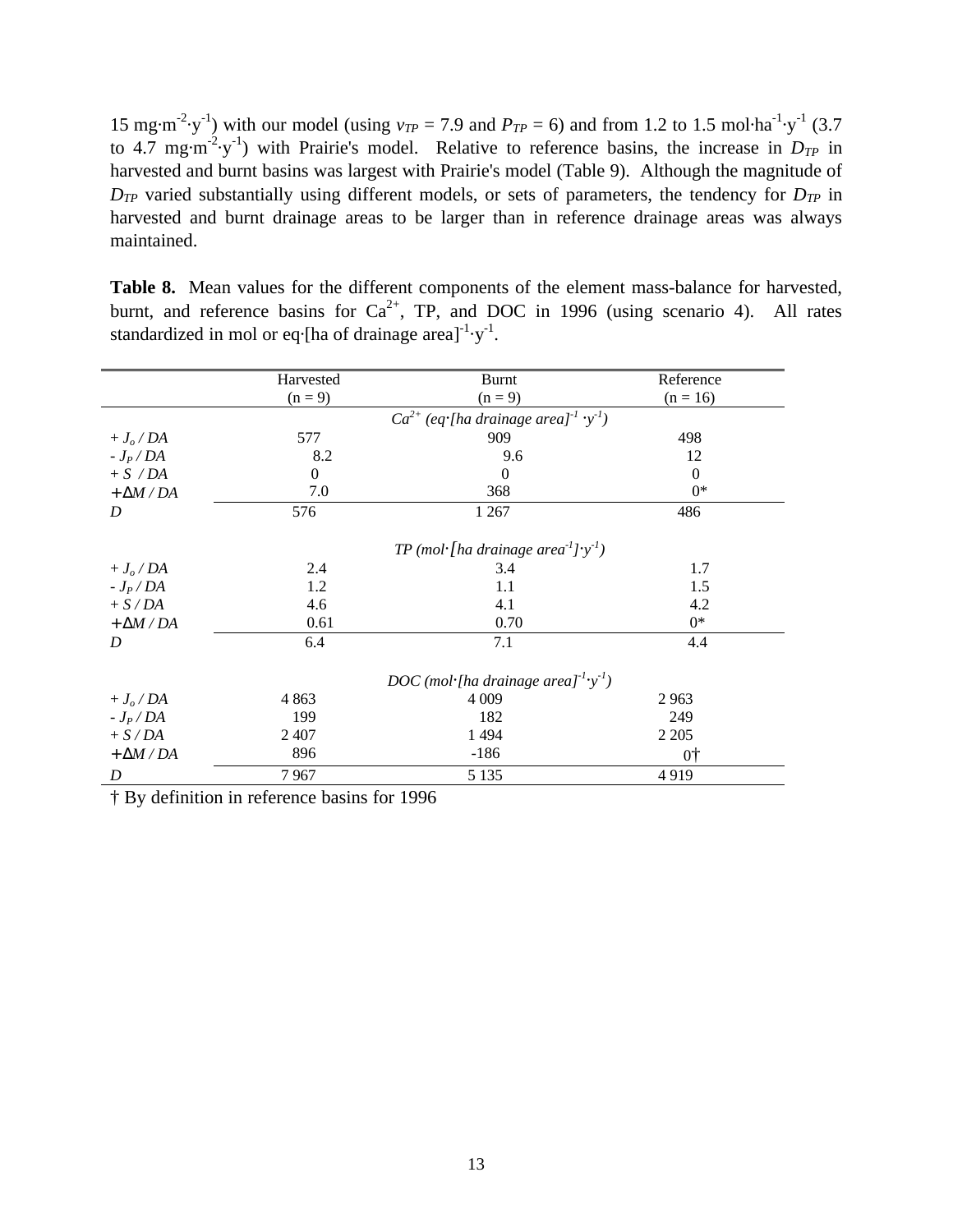#### $y$  $v^{-1}$ ). Mean fluxes in mol

|           |                 | Equation 6     |                 | Prairie (1988) |
|-----------|-----------------|----------------|-----------------|----------------|
|           | Minimum flux    | Used in the    | Maximum flux    |                |
|           | $P_{TP} = 9$    | study          | $P_{TP} = 3;$   |                |
|           | $v_{TP} = 3.95$ | $P_{TP} = 6$   | $v_{TP} = 11.9$ |                |
|           |                 | $v_{TP} = 7.9$ |                 |                |
|           |                 |                | 1996            |                |
| Harvested | 3.5             | 6.4            | 9.3             | 4.0            |
| Burnt     | 4.3             | 7.1            | 9.9             | 5.1            |
| Reference | 1.5             | 4.4            | 7.3             | 1.3            |
|           |                 |                |                 |                |
|           |                 |                | 1997            |                |
| Harvested | 3.0             | 5.7            | 8.5             | 3.4            |
| Burnt     | 4.7             | 7.7            | 11              | 5.6            |
| Reference | 1.2             | 3.8            | 6.4             | 1.2            |
|           |                 |                |                 |                |
|           |                 |                | 1998            |                |
| Harvested | 2.7             | 5.7            | 8.7             | 2.9            |
| Burnt     | 4.2             | 7.3            | 10              | 4.8            |
| Reference | 1.8             | 4.8            | 7.8             | 1.5            |

P [ha of drainage area] $^{-1}$   $y^{-1}$ .

#### **Contrasts in nutrient export mechanisms between harvested and burnt basins**

 The patterns in N, P, and S flux between harvested and burnt drainage areas may be more complex than our measurements suggest because these elements can be exported in both organic and inorganic forms. For example, assuming a DOC:DON ratio of ~55 in Shield stream water (Allan et al. 1993), DON exports represented ~82% of cumulative TN exports for harvested drainage areas, ~46% for burnt drainage areas, and ~73% for reference drainage areas. Thus, while cumulative TN exports were similar between burnt and harvested drainage areas, N was exported mostly in organic forms following harvesting and in both mineral and organic forms following fires. Although the loading of nutrients increased in both harvested and burnt basins, zooplankton (Patoine et al., *this volume*) and benthic algae (Planas et al., *this volume*) responded differently to the perturbations. We hypothesize that the different response of lake biota to the perturbations was caused, in part, by nutrients being supplied in different forms in harvested and burnt basins.

Different mechanisms were responsible for the transport of cations from the forest to the lakes in harvested and burnt basins. The magnitude of cation export from drainage areas is controlled by the availability of mobile anions (Reuss and Johnson 1986). In reference drainage areas, dissociated organic acids (i.e., a component of DOC) and  $SO_4^2$  were the two important anions in runoff (Table 10). In contrast,  $SO_4^2$  was the dominant anion in runoff from burnt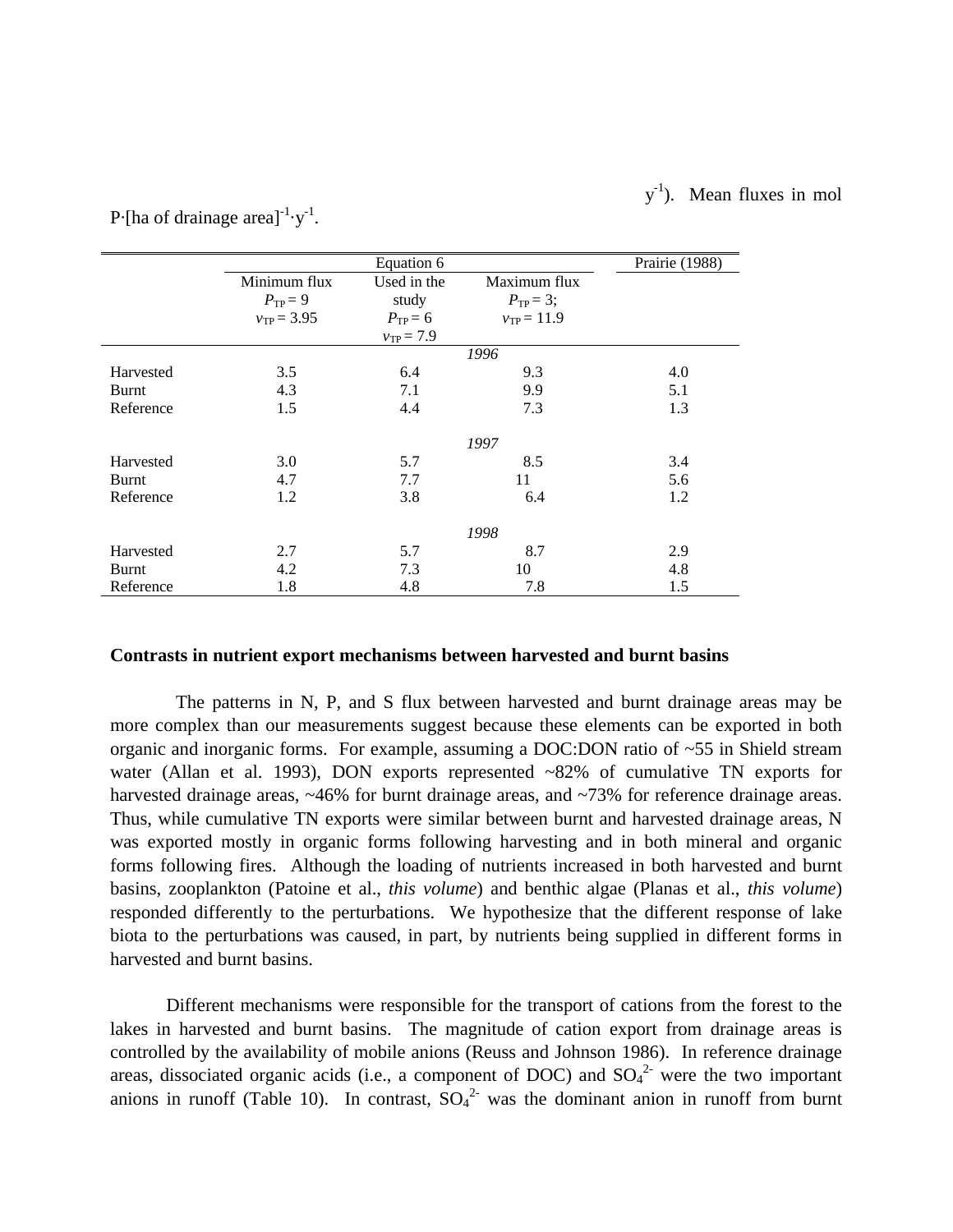drainage areas and dissociated organic acids the main anions in runoff from harvested drainage areas (Table 10). Even when their export increased,  $CI$  and  $NO<sub>3</sub>$  were only a small component of the anion flux (Table 10). Thus, although cation export increased in both harvested and burnt drainage areas, the mechanisms involved were different. Increased cation export was caused by increased leaching of inorganic anions in burnt basins and increased leaching of organic anions in harvested basins.

|                                                                                              | Harvested     | Burnt         | Reference     |
|----------------------------------------------------------------------------------------------|---------------|---------------|---------------|
|                                                                                              |               |               |               |
| $\begin{array}{l} \text{Ca}^{2+} \\ \text{Mg}^{2+} \\ \text{Na}^+ \\ \text{K}^+ \end{array}$ | 2 3 0 0       | 3 200         | 1 600         |
|                                                                                              | 910           | 1 800         | 760           |
|                                                                                              | 1 100         | 780           | 580           |
|                                                                                              | 680           | 660           | 110           |
| Cation flux                                                                                  | 4 9 9 0       | 6440          | 3 0 5 0       |
|                                                                                              |               |               |               |
| SO <sub>4</sub> <sup>2</sup>                                                                 | 990           | 2 700         | 1 0 1 0       |
| NO <sub>3</sub>                                                                              | 5             | 150           |               |
| CI <sub>1</sub>                                                                              | 240           | 260           | 71            |
| Mineral anion flux <sup>†</sup>                                                              | 1 2 3 5       | 3 1 1 0       | 1 0 8 2       |
|                                                                                              |               |               |               |
| Cations - mineral anions                                                                     | 3 7 5 5       | 3 3 3 0       | 1968          |
|                                                                                              |               |               |               |
| Organic anions:                                                                              | $2700 - 3200$ | $1400 - 1700$ | $1200 - 1400$ |

**Table 10.** Cumulative cation and anion flux between 1996 and 1998 in harvested (as *Dd*), burnt (as  $D_d$ ), and reference drainage areas in Haute-Mauricie. All fluxes in eq·ha<sup>-1</sup>.

† excluding HCO<sub>3</sub>

‡ Estimated using the method of Oliver et al. (1983) for a pH of runoff varying between 5.0 (the lower value) and 6.0 (the higher value).

# **Element export from reference drainage areas**

Element export rates estimated from Haute-Mauricie reference drainage areas fall within the range found in other small Precambrian Shield basins (Table 11). In general, the pattern in the export of major cations and anions from Haute-Mauricie drainage areas is intermediate between patterns found at the Experimental Lakes Area (ELA) and the Turkey Lakes Area (TLA), both in Ontario. The ELA is located in a relatively pristine area of the Precambrian Shield (Schindler et al. 1976) while the TLA receives important S inputs of anthropogenic origin (Clair et al. 1995). At the three sites,  $Ca^{2+}$  and  $Mg^{2+}$  are the main cations in runoff (Table 11). However, the amount of Ca<sup>2+</sup> exported is variable between sites and appears related to SO<sub>4</sub><sup>2-</sup> export. Calcium and  $SO_4^2$  exports are lowest at the ELA, intermediate in Haute-Mauricie, and highest at the TLA. A gradient in  $SO_4^2$  deposition also occurs within the Haute-Mauricie region and  $SO_4^2$  export rates in reference basins were positively related to wet  $SO_4^2$  deposition rates (export  $[eq<sup>-</sup>ha<sup>-1</sup>·y<sup>-1</sup>] = -65 + 1.5$  wet deposition  $[eq<sup>-</sup>ha<sup>-1</sup>·y<sup>-1</sup>]$ ;  $P = 0.02$ ;  $r<sup>2</sup> = 0.34$ ). Most reference Haute-Mauricie drainage areas exported more  $SO_4^2$  than was supplied by wet deposition, suggesting an important dry deposition component or desorption of past S inputs (Houle and Carignan 1995). Patterns in cation and anion flux are markedly different between Haute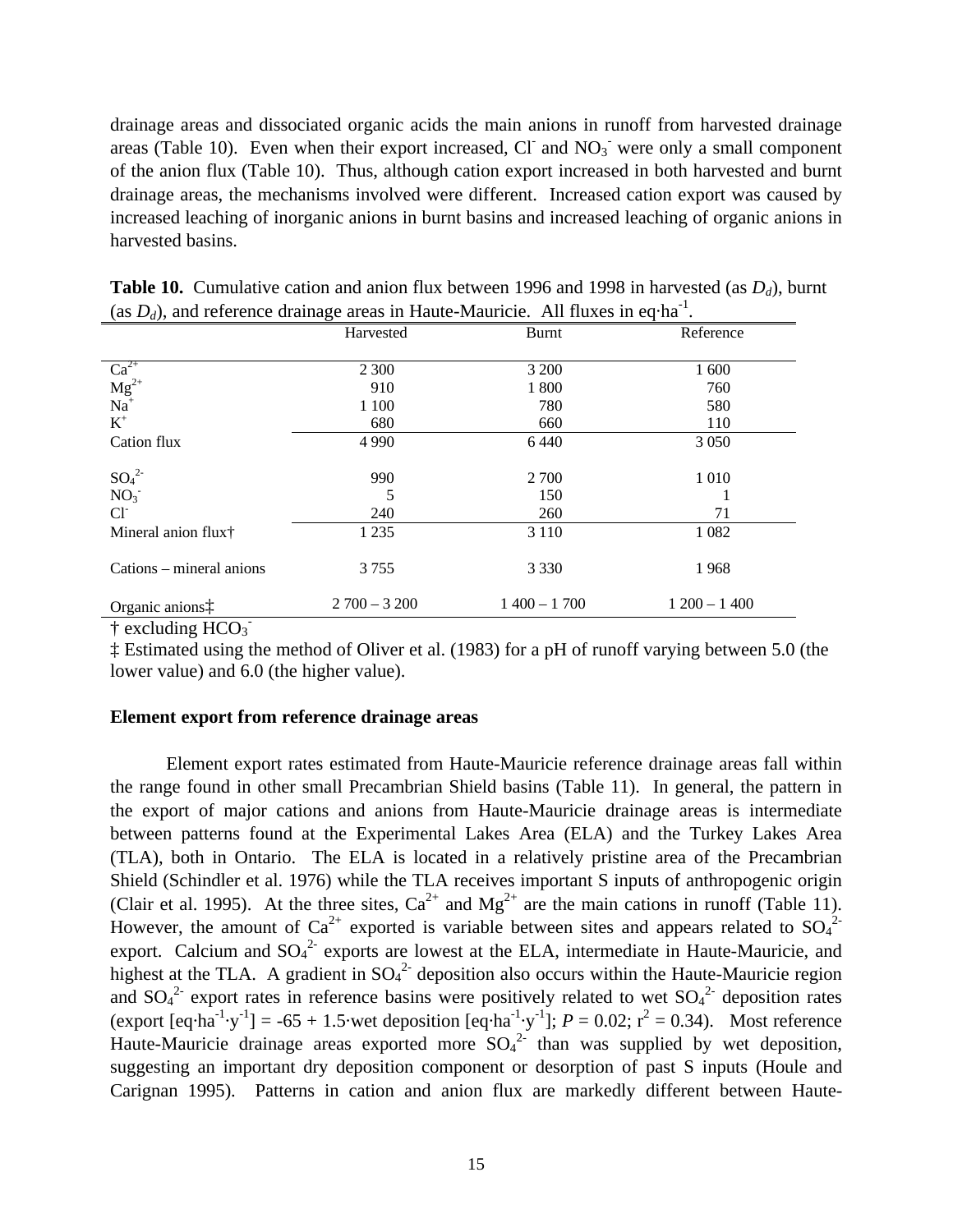mauricie and the Sogndal catchments in Norway, which are under a maritime influence (Table 11). Overall, the patterns in element flux in reference Haute-Mauricie drainage areas is consistent with a continental Precambrian Shield setting subjected to past or present anthropogenic S inputs.

**Table 11.** Element export in runoff from Precambrian Shield basins. The Turkey lakes and Dorset areas receive moderate to elevated acid rain inputs. The Sogndal catchment is under maritime influence (i.e., elevated sea-salt inputs). Fluxes in eq ha<sup>-1</sup> y<sup>-1</sup> or mol ha<sup>-1</sup> y<sup>-1</sup>.

|                                               | Haute-Mauricie,  | ELA,    | Turkey    | Dorset.          | Sogndal,      |
|-----------------------------------------------|------------------|---------|-----------|------------------|---------------|
|                                               | PQ.              | ON      | Lakes,    | <b>ON</b>        | <b>Norway</b> |
|                                               | (mean and range) |         | <b>ON</b> | (mean and range) |               |
| $Ca2+$<br>Mg <sup>2+</sup><br>Na <sup>+</sup> | $521(353 - 823)$ | 232     | 1 1 8 8   |                  | 161           |
|                                               | $253(175-389)$   | 174     | 236       |                  | 91            |
|                                               | $193(126-270)$   | 116     | 157       |                  | 425           |
| $K^+$                                         | $37(10-86)$      | 20      | 46        |                  | 35            |
| $SO_4^2$                                      | $339(212 - 516)$ | 76      | 767       |                  | 209           |
| NO <sub>3</sub>                               | $-(5-8)$         | 2.5     | 211       |                  | 9             |
| $Cl^{\dagger}$                                | $24(17-70)$      | 15      | 61        |                  | 409           |
| <b>TP</b>                                     | $4.3(2.8-6.4)$   | 1.3     |           | $2.6(0.6 - 8.2)$ |               |
| TN                                            | $116(40 - 174)$  | 66      |           |                  |               |
| <b>DOC</b>                                    | 4 800 (3 130)    | 2 9 0 0 |           | 3 900 (825)      |               |
|                                               | $-6890$          |         |           | $-7600$          |               |
| Reference                                     |                  | 2,3     |           |                  | 6             |

1 – this study; 2 – Schindler et al. 1976 (Rawson L., northwest inflow); 3 – Bayley et al. 1992 (Rawson L. northwest inflow); 4 – Nicolson 1988b; 5 – Dillon and Molot 1990; 6 – Frogner 1989.

# **MANAGEMENT APPLICATIONS**

#### **Significance of nutrient export in runoff to forest and lake nutrient budgets**

The cumulative loss of nutrients in runoff for the three years following the disturbances was compared to losses through volatilization during fires and through biomass removal during harvesting (Table 12). The losses in runoff used here are minimum estimates because elevated exports will likely occur for several more years. Potassium was the element with the highest loss in runoff relative to volatilization or biomass removal (25% to 66% of total losses; Table 12). Calcium and Mg losses in runoff were of intermediate importance, representing 8% to 40% of total losses. Losses of N and P in runoff were negligible relative to losses through volatilization or biomass removal (1% - 5% of total losses). Similar patterns in base cations exports were observed following forest fires (Bayley and Schindler 1991) and harvesting (Nicolson et al. 1982) at the ELA. Potassium export in runoff following fires and harvesting can be a significant loss for boreal Shield forests.

While the increase in N and P export in runoff following harvesting or fires appeared a negligible loss of nutrient for the forest, they represented a significant input to lakes. The load of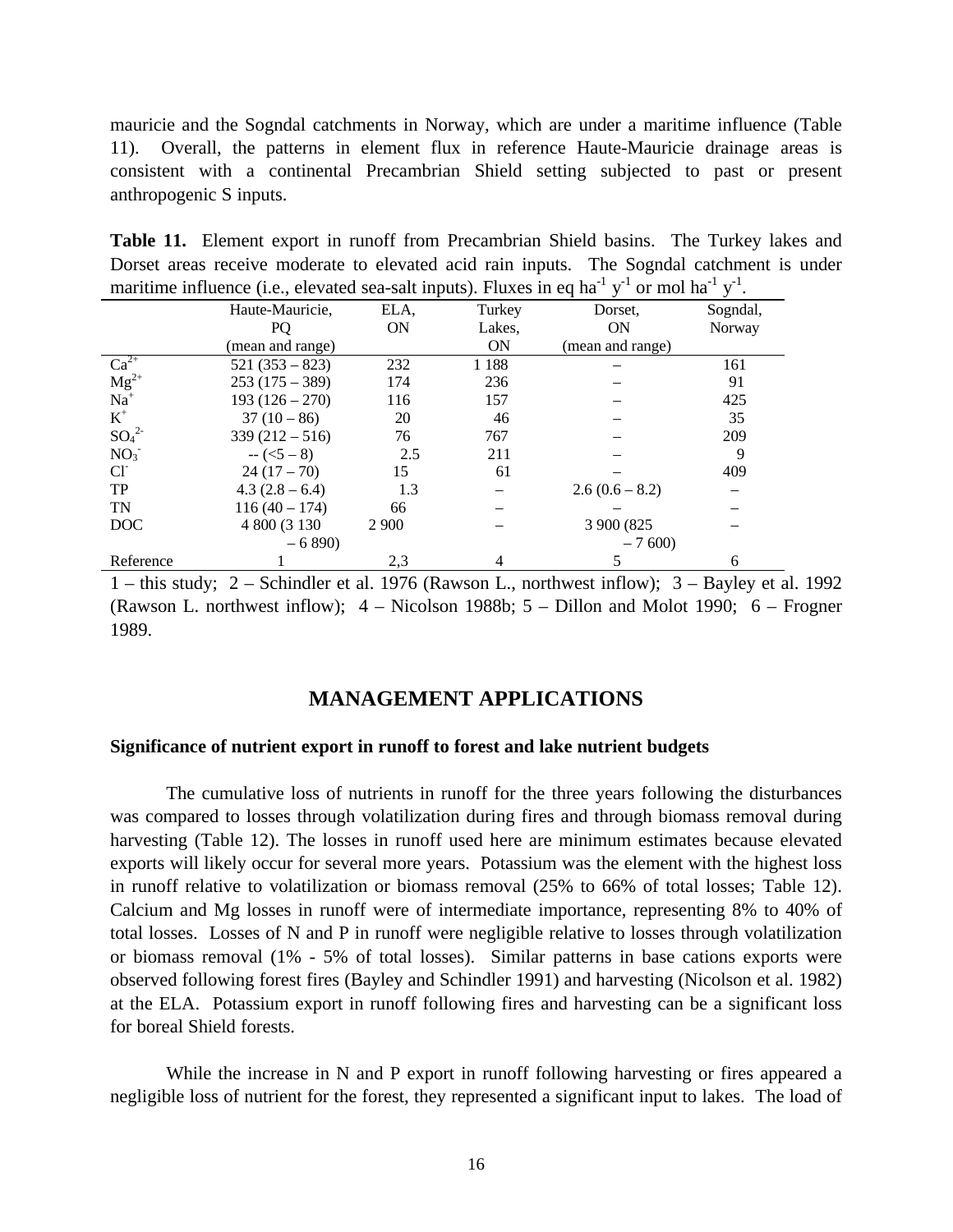TN and TP to lakes in burnt and harvested basins increased by 50% on average following the disturbances, with the loads doubling in some lakes (Lamontagne, unpublished data). While the P load is a strong determinant of total primary production in Shield lakes (Schindler 1974), the N:P ratio can influence the composition of algal populations (Schindler 1977). Although TP export rates per unit of harvested or burnt drainage area were similar, additional work is required to determine in which form P is exported to lakes following fires or harvesting.

Clear-cuts over large areas are often justified on the grounds that natural disturbance, such as forest fires, also remove trees over large surfaces. However, for the export of elements from forests to lakes, forest harvesting and forest fires are not similar disturbances in Haute-Mauricie. The largest difference between these disturbances is an important increase in DOC following harvesting but not following fires. DOC from terrestrial sources is colored and influences the optical and physical properties of small lakes (Fee et al. 1996; Schindler et al. 1996). Lower light penetration and shallower thermoclines may affect algal production and the volume of lake water available to some aquatic organisms. Increased DOC export following harvesting could be a vector for the transport of some contaminants to lakes, such as methyl mercury (Garcia and Carignan 1999). Carignan et al. (1999) have provided a quantitative relationship linking DOC to an impact factor defined as the harvested area in the watershed : lake volume ratio. They have found that DOC will not exceed the range of natural variability, and that excess DOC (and presumably mercury) problems can be avoided if this ratio does not exceed 0.5. This guideline can easily be applied in the field to potentially sensitive lakes by limiting harvest size in a given pass.

|             | Fire                        |                 |  | Harvesting         |                    |                 |  |
|-------------|-----------------------------|-----------------|--|--------------------|--------------------|-----------------|--|
|             | Volatilization <sup>†</sup> | <b>Runoff</b> § |  | Picea              | Betula             | <b>Runoff</b> § |  |
|             |                             |                 |  | $\textit{mariana}$ | $p$ apyrifera $\P$ |                 |  |
| Ca          | 73                          | 32              |  | $130 - 190$        | $93 - 210$         | 14              |  |
| Mg          | 20                          | 13              |  | $6 - 15$           | $14 - 31$          | 1.8             |  |
| K           | 14                          | 22              |  | $51 - 85$          | $37 - 91$          | 22              |  |
| $\mathbf N$ | 456                         | 5.0             |  | $28 - 110$         | $84 - 160$         | 5.0             |  |
| P           | $< 40 \ddagger$             | 0.4             |  | $34 - 47$          | $4 - 14$           | 0.3             |  |

Table 12. Nutrient losses following forest fires or harvesting in boreal Shield forests. All data in  $kg$  ha $^{-1}$ .

† Estimated from soil pits (forest floor and 0-20 cm mineral soil) in areas burnt during the 1995 Belleplage fire relative to nearby reference areas in 1997 (Paré, unpublished data). Volatilization losses were approximated as the difference in nutrient mass between soil pits from burnt and reference areas, minus the cumulative nutrient losses in runoff from burnt areas (this study) for 1996 and 1997. The Belleplage fire occurred within the study area.

‡ From MacLein et al. 1983.

§ Difference in cumulative exports between disturbed and reference drainage areas from 1996 to 1998 in this study.

¶ Bole (lower boundary) and whole-tree (upper boundary) biomass at the time of harvest for pure stands in Québec; (Paré, unpublished data from several sources).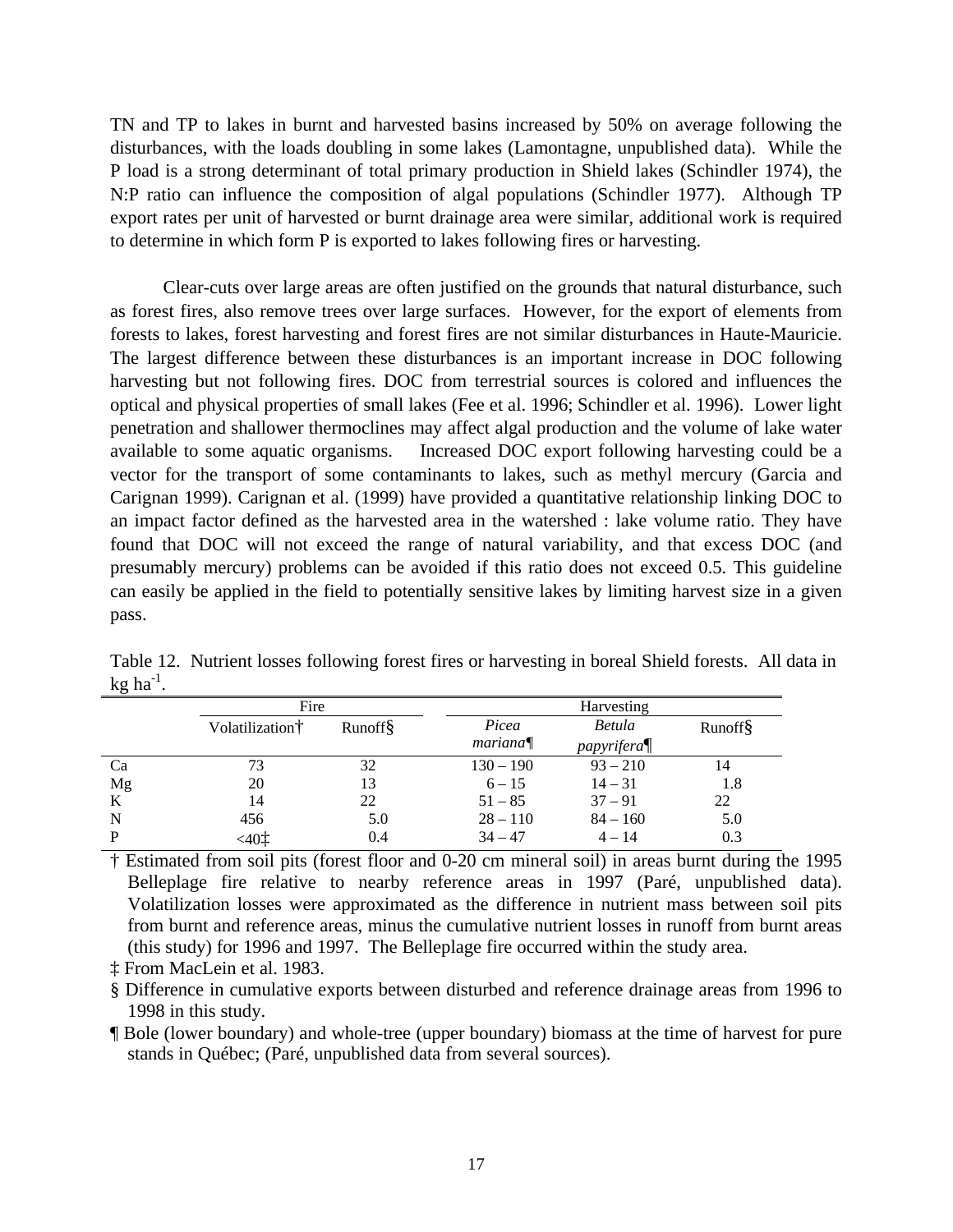# **REFERENCES**

- Allan, C.J., Roulet, N.T., and Hill, A.R. 1993. The biogeochemistry of pristine, headwater Precambrian shield watersheds: an analysis of material transport within a heterogeneous landscape. Biogeochemistry **22**: 37-79.
- Bayley, S.E. and Schindler, D.W. 1991. The role of fire in determining stream water chemistry in northern coniferous forests. *In* Ecosystem experiments. *Edited by* H.A. Mooney et al. Wiley. pp. 141-165.
- Bayley, S.E., Schindler, D.W., Beaty, K.G., Parker, B.R., and Stainton, M.P. 1992. Effects of multiple fires on nutrient yields from streams draining boreal forest and fen watersheds. Can. J. Fish. Aquat. Sci. **49**: 577-583.
- Carignan, R.., D'Arcy, P., and Lamontagne, S. 1999. Comparative impacts of fire and forest harvesting on water quality in boreal shield lakes. Project report submitted to the SFM Network.
- Carignan, R. and A. Tessier. 1988. The co-diagenesis of sulfur and iron in acid lake sediments of southwestern Québec. Geochim. Cosmochim. Acta **52**: 1179-1188.
- Clair, T.A., Dillon, P.J., Ion, J., Jeffries, D.S., Papineau, M, and Vet, R.J. 1995. Regional precipitation and surface water chemistry trends in southeastern Canada (1983 – 1991). Can. J. Fish. Aquat. Sci. 52: 197-212.
- Curtis, P.J. and Schindler, D.W. 1997. Hydrologic control of dissolved organic matter concentration and quality in low-order Precambrian Shield lakes, Experimental Lakes Area, northwestern Ontario. Biogeochemistry **36**: 125-138.
- D'Arcy, P. and R. Carignan. 1997. Influence of catchment topography on water chemistry in southeastern Québec Shield lakes. Can. J. Fish. Aquat. Sci. **54**: 2215-2227.
- Dillon, P.J. and Molot, L.A. 1990. The role of ammonium and nitrate retention in the acidification of lakes and forested catchments. Biogeochemistry **11**: 23-43.
- Dillon, P.J. and L.A. Molot. 1996. Long-term phosphorous budgets and an examination of a steady-state mass balance model for central Ontario lakes. Wat. Res. **30**: 2273-2280.
- Dillon, P.J. and Molot, L.A. 1997. Effect of landscape form on export of dissolved organic carbon, iron, and phosphorous from forested stream catchments. Water Resour. Res. **33**: 2591-2600.
- Fee, E.J., Hecky, R.E., Kasian, S.E.M., and Cruikshank, D.R. 1996. Effect of lake size, water clarity, and climatic variability on mixing depths in Canadian Shield lakes. Limnol. Oceanogr. **41**: 912-920.
- Foster, N.W. 1974. Annual macroelement transfer from *Pinus banksiana* Lamb. forest to soil. Can. J. For. Res. **4**: 470-476.
- Frogner, T. 1990. The effect of acid deposition on cation fluxes in artificially acidified catchments in western Norway. Geochim. Cosmo. Acta **54**: 769-780.
- Garcia, E. and Carignan, R. 1999. Impact of wildfire and clear-cutting in the boreal forest on methyl mercury in zooplankton. Can. J. Fish. Aquat. Sci. 56: 339-345.
- Houle, D. and Carignan, R. 1995. Role of SO<sub>4</sub> adsorption and desorption in the long-term S budget of a coniferous catchment on the Canadian Shield. Biogeochemistry 161-182.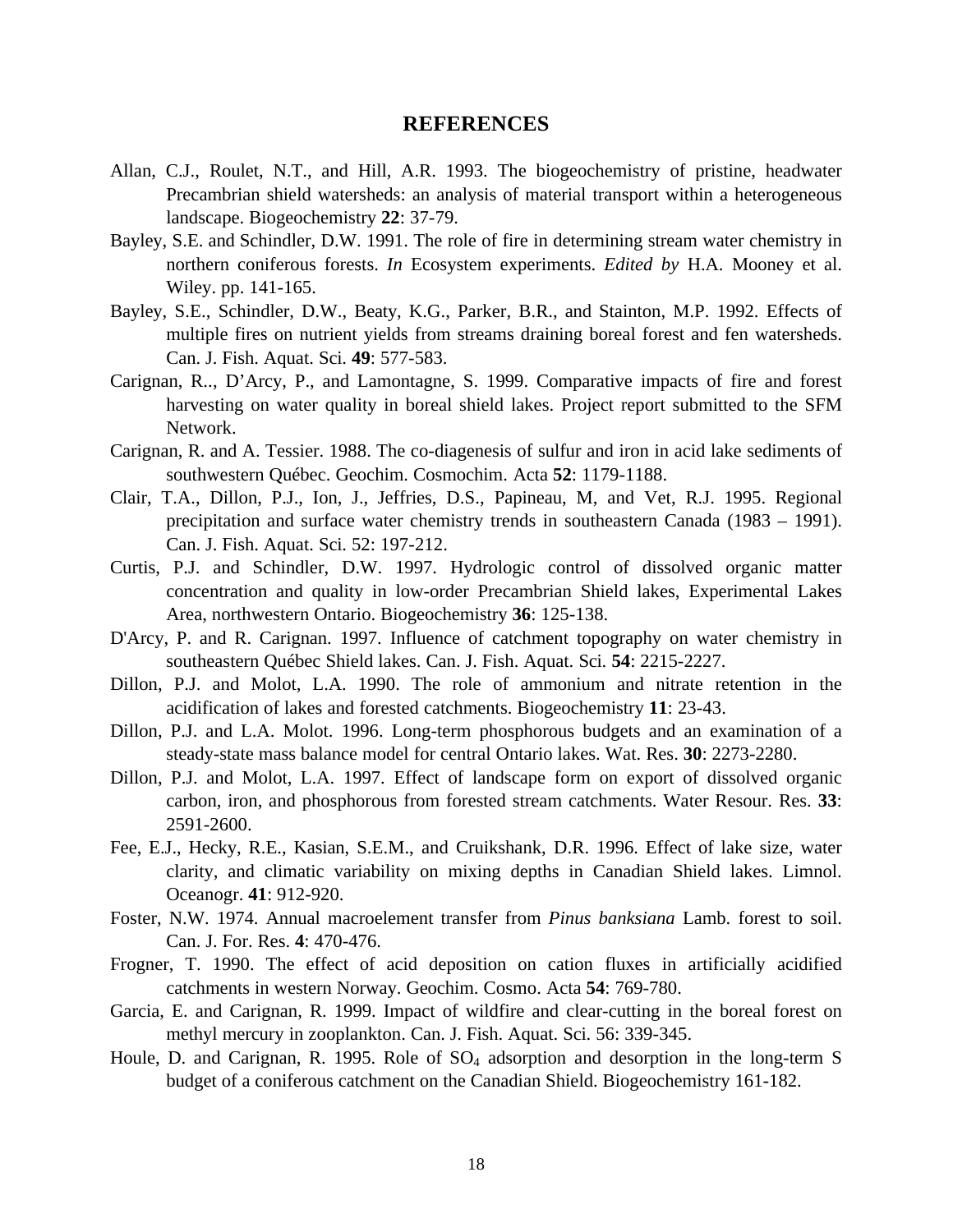- Houle, D., Carigan, R., Lachance, M., and Dupont, J. 1995. Dissolved organic carbon and sulfur in southwestern Québec lakes: Relationships with catchment and lake properties. Limnol. Oceanogr. **40**: 710-717.
- Jacques, G. and Boulet, G. 1988. Réseau d'échantillonage des précipitations du Québec: Sommaires des données de la qualité des eaux de précipitations, 1986. Ministère de l'Environnement du Québec, Sainte-Foy (Québec). Envirodoq 880107. 77p.
- Kelly, C.A., Rudd, J.W.D., Hesslein, R.H., Schindler, D.W., Dillon, P.J., Driscoll, C.T., Gherini, S.A., and Hecky, R.E. 1987. Prediction of biological acid neutralization in acid-sensitive lakes. Biogeochemistry **3**: 129-140.
- Krause, H.H. 1982. Effect of forest management practices on water quality a review of canadian studies. Can. Hydrol. Symp. **82**: 15-29.
- Legendre, P. and L. Legendre. 1998. Numerical ecology,  $2<sup>nd</sup>$  edition. Elsevier. 853 p.
- Linsey, G.A., Schindler, D.W., Stainton, M.P. 1987. Atmospheric deposition of nutrients and major ions at the Experimental lakes Area in northwestern Ontario, 1970 to 1982. Can. J. Fish. Aquat. Sci. **44** (suppl. 1): 206-214.
- MacLein D.A., Woodley, S.J., Weber, M.G., and Wein R.W. 1983. Fire and nutrient cycling. *In* The role of fires in northern circumpolar ecosystems. *Edited by* R.W. Wein and D.A. MacLean. Wiley. pp. 111-132.
- Ministère des Ressources naturelles. 1996. Ressource et industrie forestières. Portrait statistiques. Gouvernement du Québec. RN 96-3073.
- Molot, L.A. and Dillon, P.J. 1993. Nitrogen mass balances and denitrification rates in central Ontario lakes. Biogeochemistry **20**: 195-212.
- Molot, L.A. and Dillon, P.J. 1997a. Colour mass balances and colour dissolved organic carbon relationships in lakes and streams in central Ontario. Can. J. Fish. Aquat. Sci. 54: 2789-2795.
- Molot, L.A. and Dillon, P.J. 1997b. Photolytic regulation of dissolved organic carbon in northern lakes. Global Biogeochem. Cycles **11**: 357-365.
- Natural Resources Canada. 1996. The state of Canada's forests 1995-96. Canadian Forest Service. Cat. Fo1-6/1996 E. 112 p.
- Nicholls, K.H. and Cox, C.M. 1978. Atmospheric nitrogen and phosphorous loading to Harp Lake, Ontario, Canada. Wat. Resour. Res. **14**: 589-592.
- Nicolson, J.A. 1975. Water quality and clearcutting in a boreal forest ecosystem. Can. Hydrol. Symp. **75**: 734-738.
- Nicolson, J.A. 1988a. Alternate strip clearcutting in upland black spruce V. The impact of harvesting on the quality of water flowing from small basins in shallow-soil boreal ecosystems. For. Chron. **64**: 52-58.
- Nicolson, J.A. 1988b. Water and chemical budgets for terrestrial basins at the Turkey Lakes watershed. Can. J. Fish. Aquat. Sci. **45**(suppl.1): 88-95.
- Nicolson, J.A., Foster, N.W., and Morrison, I.K. 1982. Forest harvesting effects on water quality and nutrient status in the boreal forest. Can. Hydrol. Symp. **82**: 71-89.
- Oliver, B.G., Thurman, E.M., and Malcolm, R.L. 1983. The contribution of humic substances to the acidity of colored natural waters. Geochim. Cosmochim. Acta 47: 2031 – 2035.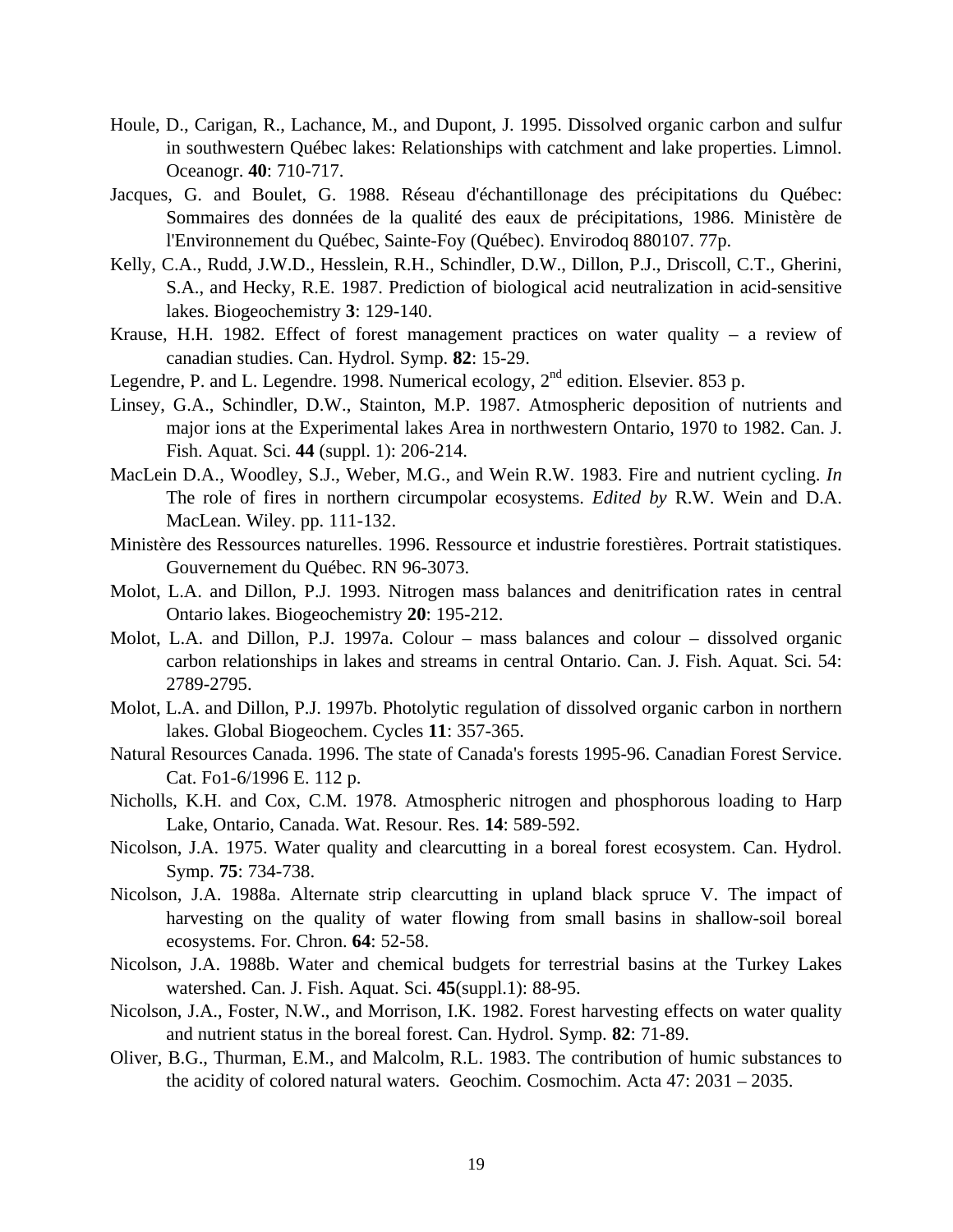- Patoine, A., Pinel-Alloul, B., Prepas, E.E, and Carignan, R. 1999. Influence of logging and forest fires on zooplankton biomass in Canadian boreal Shield lakes. Report submitted to the SFM Network.
- Plamondon, A.P. 1993. Influence des coupes forestières sur le régime d'écoulement de l'eau et sa qualité. Rapport pour le Ministère des Forêts du Québec. Université Laval. 179 p.
- Plamondon, A.P., Gonzalez, A., Thomassin, Y. 1982. Effects of logging on water quality: comparison between two Québec sites. Can. Hydrol. Symp. **82**: 49-70.
- Planas et al. 1999. Report submitted to the SFM Network.
- Prairie, Y.T. 1988. A test of the sedimentation assumptions of phosphorous input-output models. Arch. Hydrobiol. 111: 321-327.
- Prairie, Y.T. 1989. Statistical models for the estimation of net phosphorous sedimentation in lakes. Aquat. Sci. 51: 192-210.
- Reckow, K.H. and Chapra, S.C. 1983. Engineering approaches for lake management. Vol. 1: Data analysis and empirical modeling. Butterworth Publishers. 340 p.
- Reuss, J.O. and Johnson, D.W. 1986. Acid deposition and the acidification of soil and water. Springer-Verlag. New York.
- Scheider, W.A., Snyder, W.R., and Clark, B. 1979. Deposition of nutrients and major ions by precipitation in south-central Ontario. Wat. Air Soil Poll. **12**: 171-185.
- Schindler, D.W. 1974. Eutrophication and recovery in experimental lakes: Implications for lake management. Science **184**: 897-899.
- Schindler, D.W. 1977. Evolution of phosphorous limitation in lakes. Science **195**: 260-262.
- Schindler, D.W., Curtis, P.J., Bayley, S.E., Parker, B.P., Beaty, K.G., Stainton, M.P. 1997. Climate-induced changes in the dissolved organic carbon budgets of boreal lakes. Biogeochemistry **36**: 9-28.
- Schindler, D.W., Curtis, P.J., Parker, B.R., and Stainton, M.P. 1996. Consequences of climate warming and lake acidification for UV-B penetration in North American boreal lakes. Nature **379**: 705-708.
- Schindler, D.W. and Nighswander, J.E. 1970. Nutrient supply and primary production in Clear Lake, eastern Ontario. J. Fish. Res. Board Can. **27**: 2009-2036.
- Schindler, D.W., Newbury, R.W., Beaty K.G., and Campbell, P. 1976. Natural water and chemical budgets for a small Precambrian lake basin in central Canada. J. Fish. Res. Board Can. **33**: 2526-2543.
- Smith, D.W. 1970. Concentrations of soil nutrients before and after fire. Can. J. Soil Sci. **50**: 17- 29.
- Verry, E.S. 1986. Forest harvesting and water: the lake states experience. Wat. Resour. Bull. **22**: 1039-1047.
- Vitousek, P. 1981. Clear-cutting and the nitrogen cycle. Ecol. Bull. **33**: 631-642.
- Wright, R.F. 1976. The impact of forest fire on the nutrient influxes to small lakes in northeastern Minnesota. Ecology **57**: 649-663.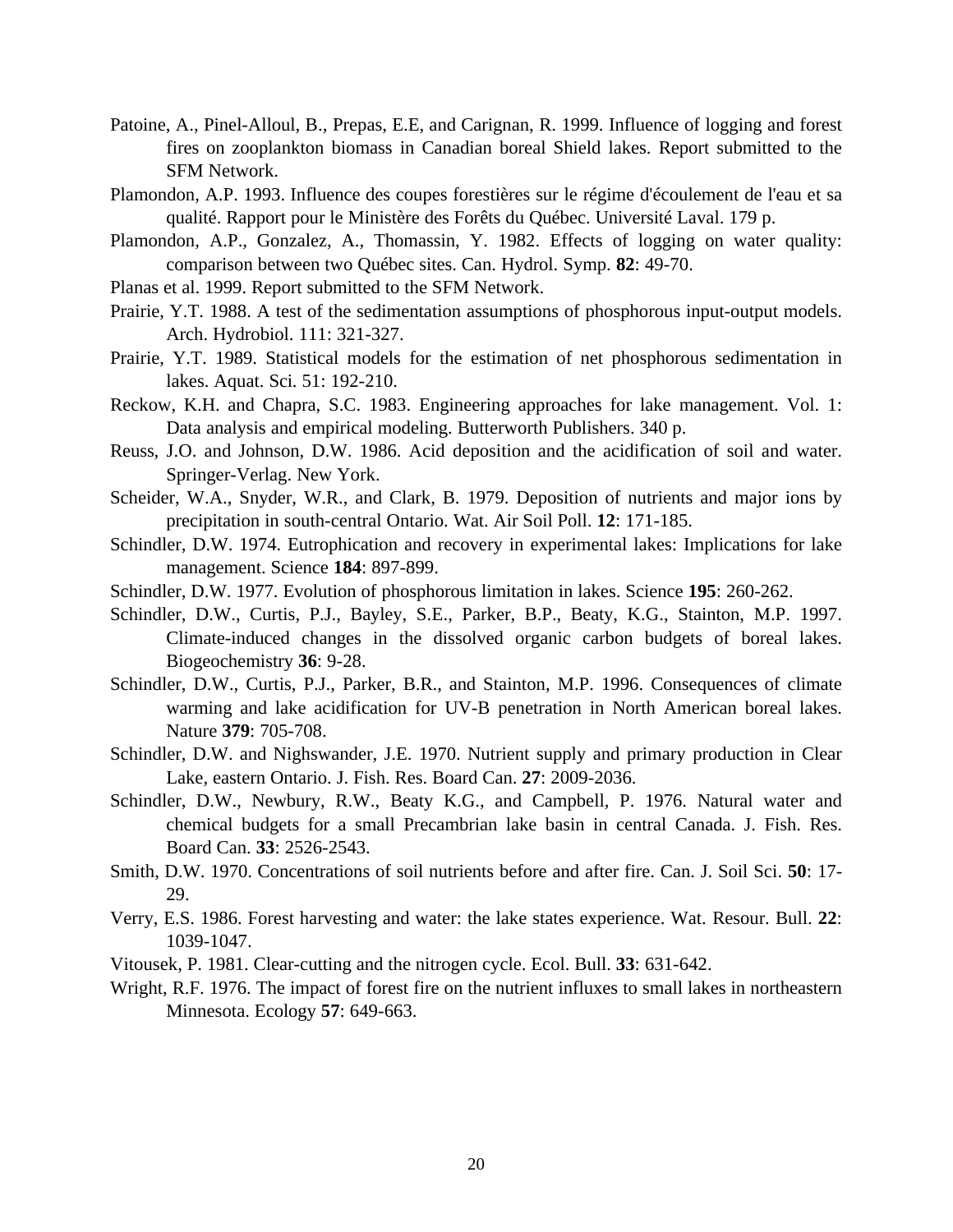

Figure 1. Element export rates from harvested (dark circles), burnt (open triangles), and reference drainage areas (open circles) in Haute-Mauricie (mean rates for the three years following fires or harvesting). Least-square linear regressions between element export rates and the percent of drainage area disturbed were evaluated for the harvested basins (results in brackets in the following). a)  $Ca^{2+} (P = 0.01; r = 0.80)$ ; b)  $Mg^{2+} (P = 0.03; r = 0.73)$ ; c)  $Na^{+} (P = 0.03; r = 0.73)$ 0.73); d) K<sup>+</sup> ( $\overline{P} = 0.02$ ; r = 0.74); e) SO<sub>4</sub><sup>2</sup> (n.s.); f) NO<sub>3</sub> (n.s.); g) Cl ( $\overline{P} = 0.02$ ; r = 0.76); h)